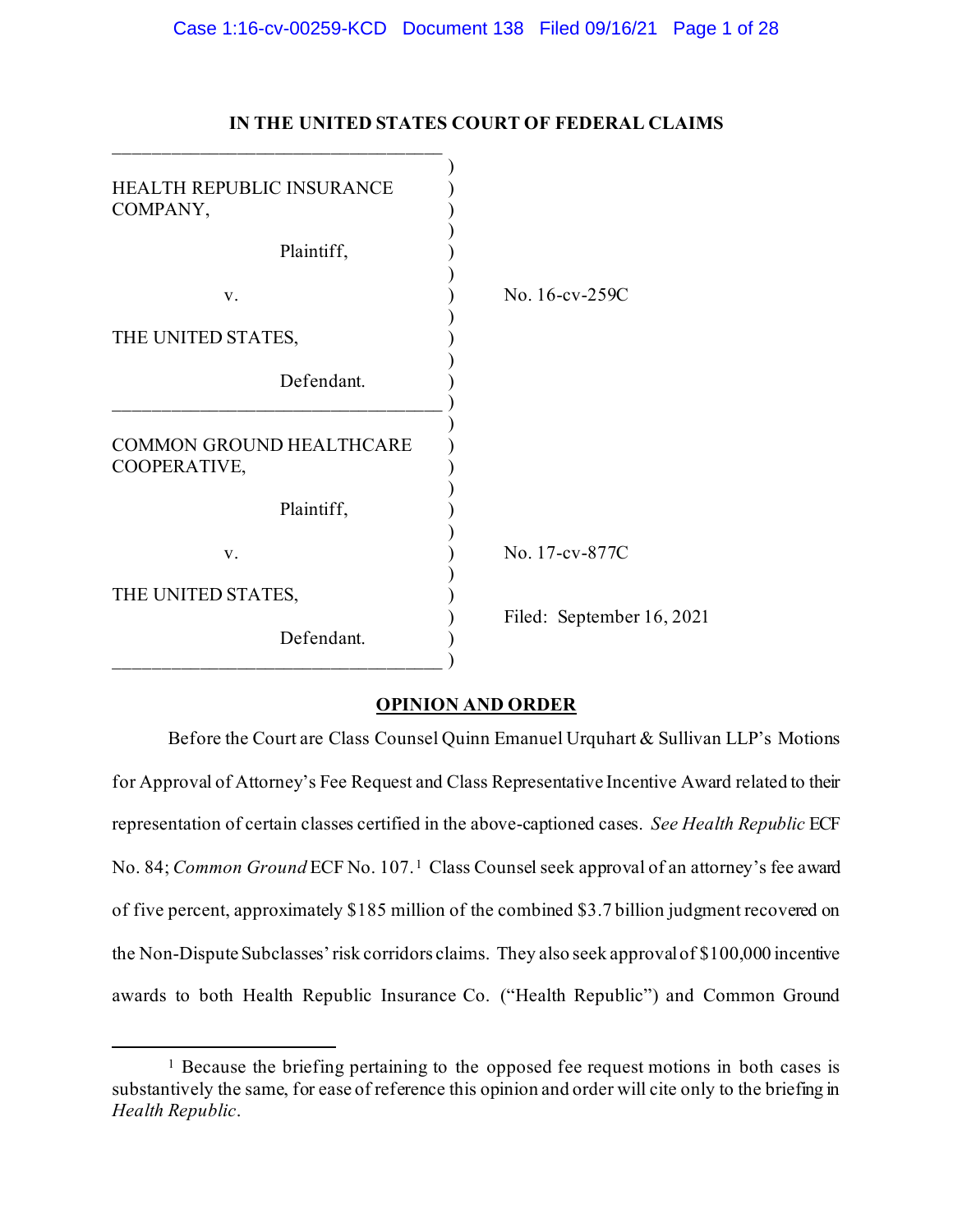Healthcare Cooperative ("Common Ground") (collectively, "named Plaintiffs") as representatives of their respective classes, to be paid from Class Counsel's fee. The Court is tasked with determining the reasonableness of these awards. For the reasons that follow, the Court approves in part and denies in part Class Counsel's requests.

## **I. BACKGROUND**

On February 24, 2016, Class Counsel filed a complaint on behalf of Health Republic as the first challenge to the Government's failure to make risk corridors payments to Qualified Health Plan ("QHP") issuers pursuant to Section 1342 of the Patient Protection and Affordable Care Act, Pub. L. No. 111-148 (2010), 124 Stat. 119, and the Health Care and Education Reconciliation Act of 2010, Pub. L. No. 111-152 (2010), 124 Stat. 1029 (collectively, the "ACA"). *See* Pl.'s Class Action Compl., *Health Republic* ECF No. 1. The risk corridors program was designed to mitigate risk for QHP issuers participating in the new insurance market created by the ACA. It did so by providing QHP issuers compensation from the Government for any "losses exceed[ing] a certain defined amount due to high utilization and high medical costs," while on the other hand requiring QHP issuers to pay the Government "a percentage of any profits [QHP issuers] made over similarly-defined amounts." *Id.* ¶ 5. In the Complaint, Class Counsel argued on behalf of Health Republic and a putative class of QHP issuers that Section 1342 was a money-mandating statutory provision that required the Government to "pay any QHP certain amounts exceeding the target costs they incurred in [benefit years] 2014 and 2015," *id.* ¶ 60, notwithstanding Congress's decision not to appropriate sufficient funds to pay such amounts, *id.* ¶ 10. *Health Republic* was the first lawsuit filed challenging the Government's withholding of risk corridors payments and the first of its kind to raise a money-mandating theory of recovery under the Tucker Act. *Health Republic* ECF No. 84 at 9 (citing Decl. of Stephen A. Swedlow ¶ 8, ECF No. 84-1).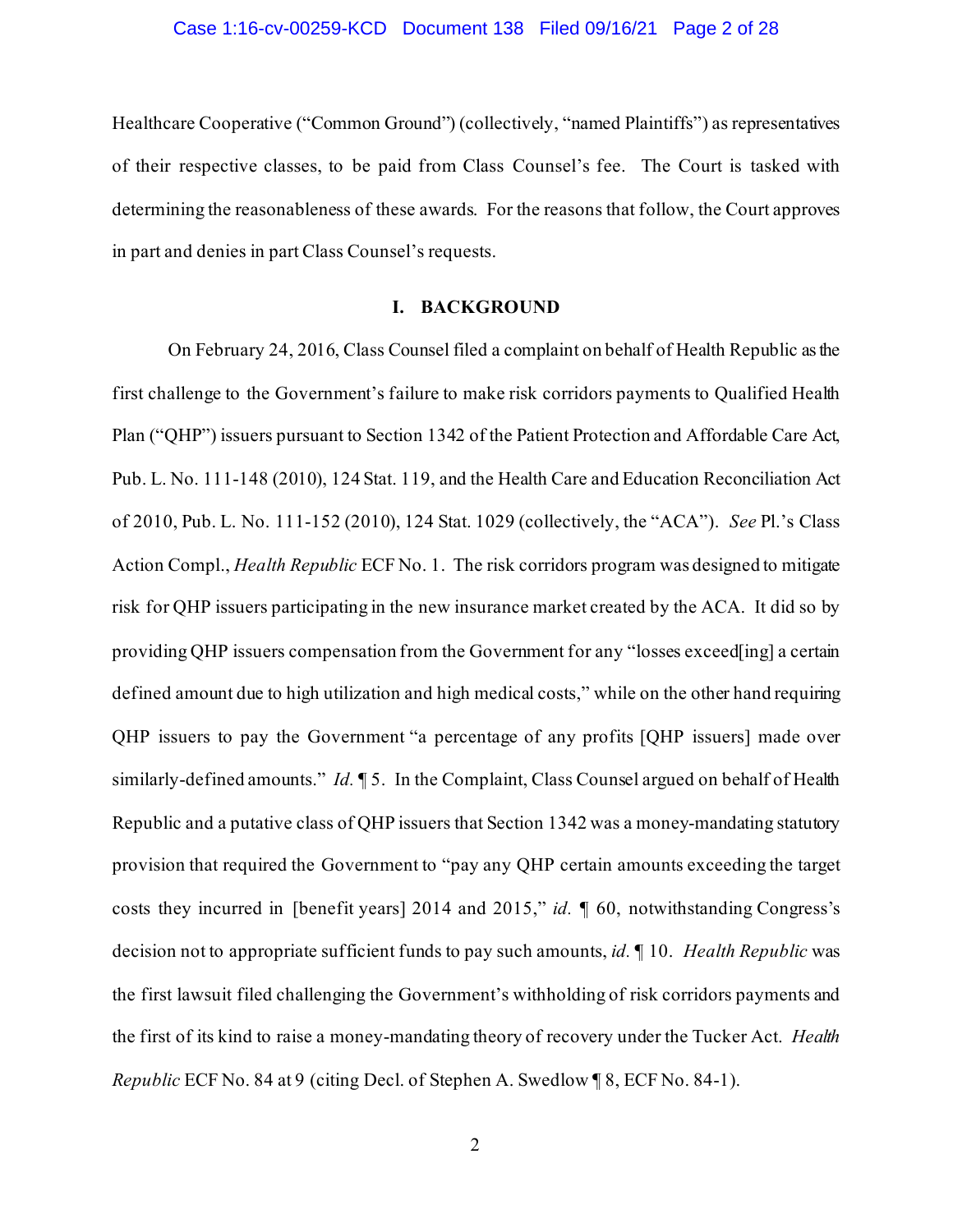## Case 1:16-cv-00259-KCD Document 138 Filed 09/16/21 Page 3 of 28

By August 2016, numerous other firms had brought similar suits in this court on behalf of individual QHP issuers, each arguing, among other things, that Section 1342 mandated the Government to make risk corridors payments. *See, e.g.*, *First Priority Life Ins. Co. v. United States*, No. 16-cv-587 (Fed. Cl.) (filed May 17, 2016); *Moda Health Plan, Inc. v. United States*, No. 16-cv-649 (Fed. Cl.) (filed June 1, 2016); *Blue Cross and Blue Shield of N.C. v. United States*, No. 16-cv-651 (Fed. Cl.) (filed June 2, 2016); *Me. Cmty. Health Options v. United States*, No. 16 cv-967 (Fed. Cl.) (filed Aug. 9, 2016); *see also Health Republic* ECF No. 84-1 ¶ 11.

The Government moved to dismiss Health Republic's Complaint, arguing that the Court of Federal Claims lacked subject matter jurisdiction under the Tucker Act because Section 1342 did not constitute a money-mandating statute providing a substantive right to payment. *See* Def.'s Mot. to Dismiss at 21–26, *Health Republic* ECF No. 8. The court rejected that argument and denied the Motion to Dismiss as to the Section 1342 claim. *See Health Republic Ins. Co. v. United States*, 129 Fed. Cl. 757 (2017).

At the same time the court was considering the Government's Motion to Dismiss, Health Republic was moving forward in the class certification phase. The Government did not oppose certification; consequently, on January 3, 2017, the court certified the proposed class in *Health Republic* and appointed Quinn Emanuel lead class counsel. Order at 1–2, *Health Republic* ECF No. 30. On February 24, 2017, exactly one year after it initiated suit, the court granted Class Counsel's proposed class notice plan. *See* Order, *Health Republic* ECF No. 42. Consistent with the opt-in nature of class actions in the Court of Federal Claims, Class Counsel's notice explicitly informed potential class members that they must affirmatively submit a Class Action Opt-In Notice Form to join the class, otherwise they would receive no benefit from the lawsuit. Updated Proposed Class Notice at 2, 5, *Health Republic* ECF No. 41-1. The notice advised potential class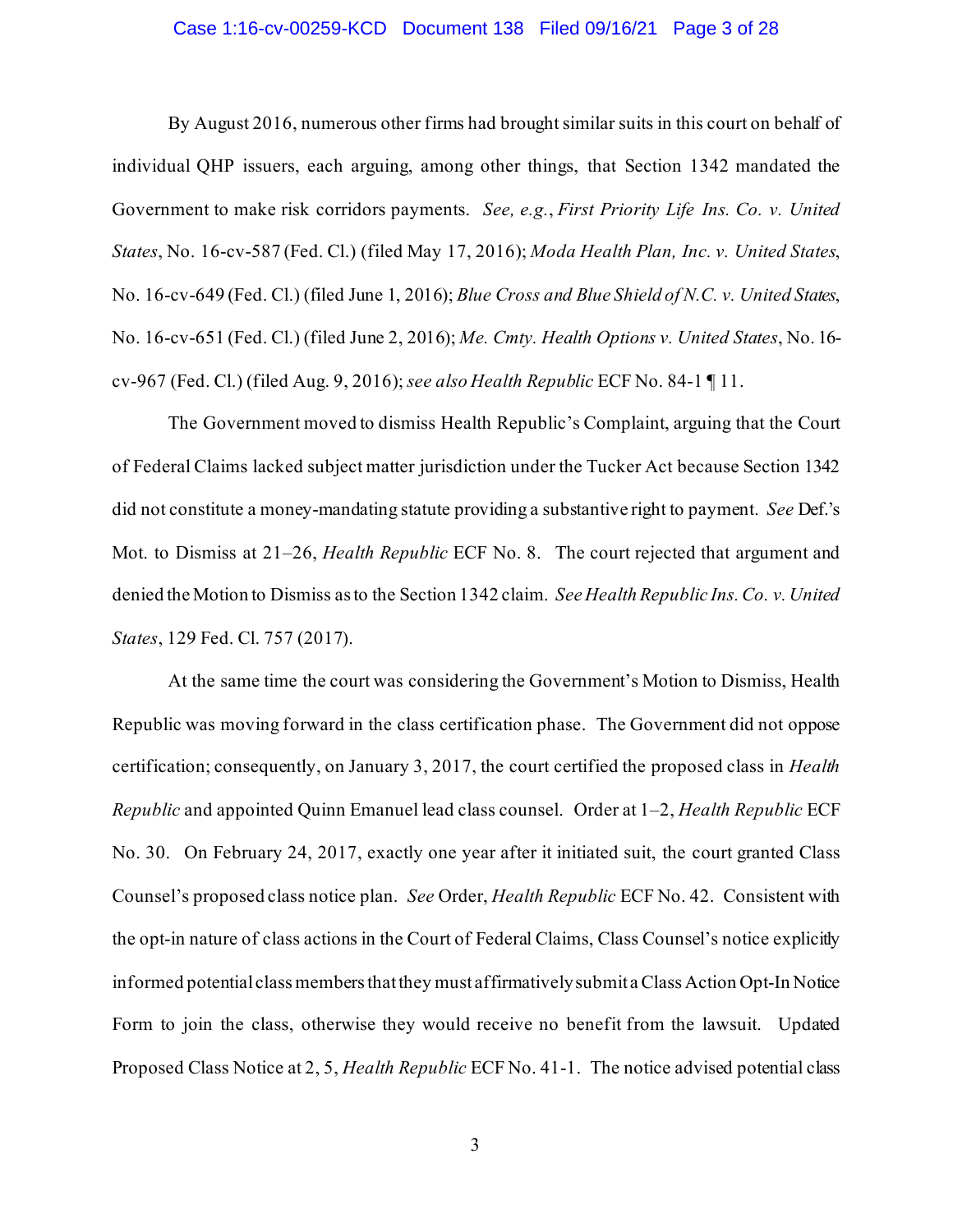## Case 1:16-cv-00259-KCD Document 138 Filed 09/16/21 Page 4 of 28

members that, if successful, Class Counsel would seek permission to be compensated for their representation, which would be deducted from the amount of any recovery by the class. *Id.* at 7. It did not identify a particular amount or percentage of any proposed fee award. *See id.*; *see also Health Republic* ECF No. 84-1 ¶ 13.

According to Class Counsel, it later became known that potential class members were under the erroneous assumption that Class Counsel would be seeking a fee percentage in the ballpark of 30 percent of any judgment. Mot. to Suppl. Class Notice at 1, *Health Republic* ECF No. 50; *Health Republic* ECF No. 84-1 ¶ 13. To assuage those concerns, and with the court's approval, Class Counsel distributed a supplement to the class notice representing to potential class members that they would seek a fee of no more than five percent of the class's recovery. Proposed Suppl. Class Notice at 6, *Health Republic* ECF No. 50-1; Order, *Health Republic* ECF No. 51; *Health Republic* ECF No. 84-1 ¶ 15. The supplemental notice advised that the maximum award may be substantially reduced depending on the level of class participation and, in any event, would "be determined by the Court subject to, among other things, the amount at issue in the case and . . . a 'lodestar cross-check[.]'" *Health Republic* ECF No. 50-1 at 6. In sum, 153 QHP issuers opted into the *Health Republic* class. *Health Republic* ECF No. 84-1 ¶ 17.

In March 2017, Health Republic moved for summary judgment. *See* Pl.'s Mot. for Summ. J., *Health Republic* ECF No. 47. On June 27, 2017, before the court decided that Motion, Class Counsel filed a separate class action complaint in *Common Ground* for benefit year 2016. *See*  Pl.'s Class Action Compl.,*Common Ground* ECF No. 1. As in *Health Republic*, the court certified the proposed risk corridors class in *Common Ground* and appointed Quinn Emanuel as class counsel. Order at 2, 3, *Common Ground* ECF No. 17. It likewise approved Class Counsel's proposed class notice plan. Order, *Common Ground* ECF No. 25. The *Common Ground* class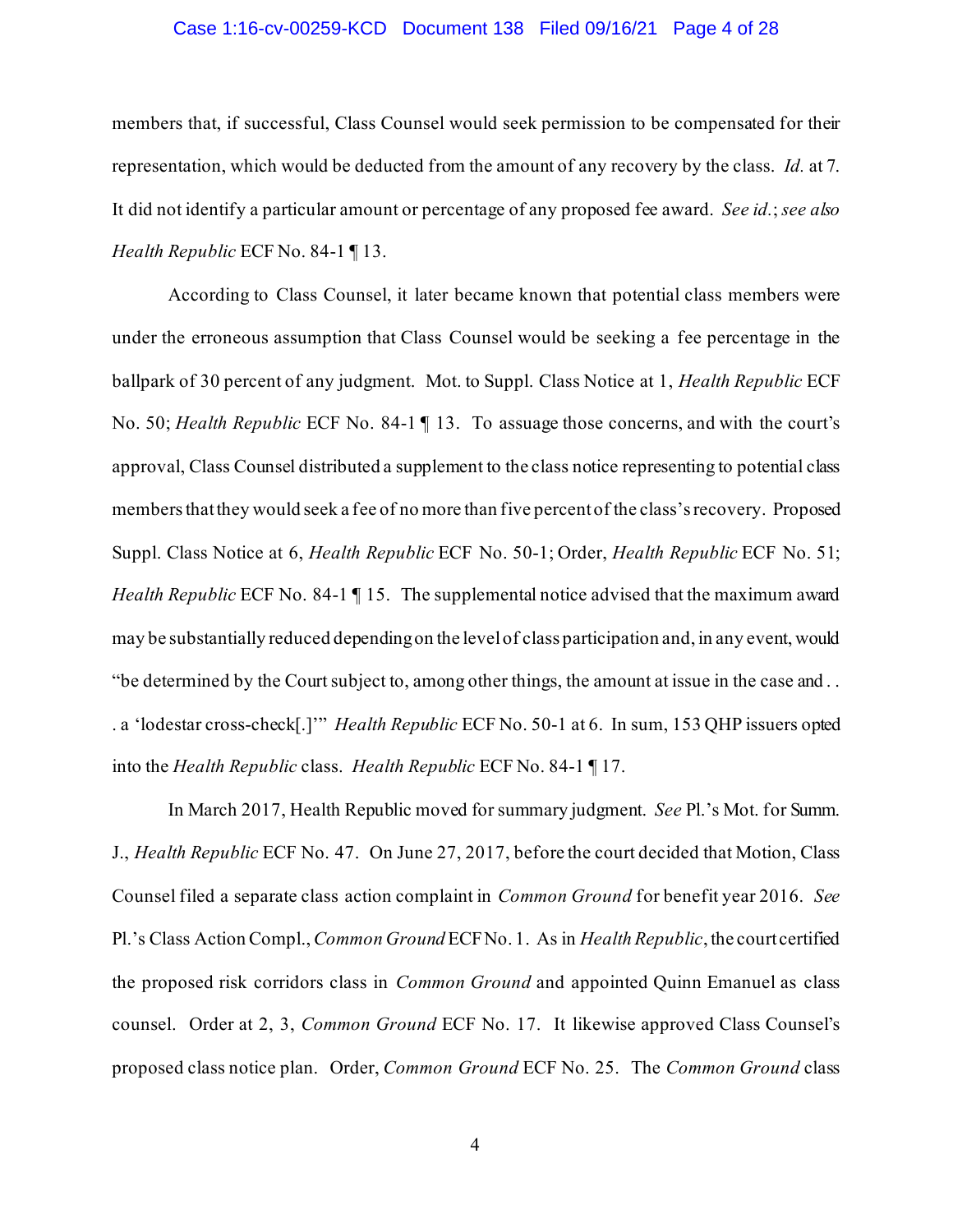## Case 1:16-cv-00259-KCD Document 138 Filed 09/16/21 Page 5 of 28

notice also advised potential class membersthat they must affirmatively optinto the classto benefit from the lawsuit and that, if successful, Class Counsel would seek approval of at most a five percent attorney's fee award to be deducted from any class recovery. Am. Proposed Class Notice at 1, 4–5, 6, *Common Ground* ECF No. 24-1. The notice similarly stated that Class Counsel's fee request might be reduced depending on class participation and that the fee ultimately would be determined by the court subject to a lodestar cross-check. *Id.* at 6. In response, 130 QHP issuers opted into the *Common Ground* class. *Health Republic* ECF No. 84-1 ¶ 17.

Meanwhile, other risk corridors cases moved through the litigation process, with *Moda Health* being the first to reach and be granted summary judgment. *See Moda Health Plan, Inc. v. United States*, 130 Fed. Cl. 436 (2017). The favorable decision in *Moda* was in part a credit to Class Counsel's work in *Health Republic*, as it relied extensively on the court's decision denying the Government's request to dismiss Health Republic's Section 1342 claim. *See generally id.* (citing with approval*Health Republic Ins. Co.*, 129 Fed. Cl. at 770–72).The Government appealed the decision in *Moda Health*, and pending resolution of that and other related appeals, the court stayed further proceedings in the instant cases. Order, *Health Republic* ECF No. 62; Order, *Common Ground* ECF No. 9. The stays lasted approximately three years.

With *Health Republic* and *Common Ground* stayed, Class Counsel turned to filing amicus briefs on behalf of Health Republic, Common Ground, and additional parties in the United States Court of Appeals for the Federal Circuit. *Health Republic* ECF No. 84 at 12–13 (citing *Health Republic ECF No.* 84-1 [22]. The Federal Circuit subsequently ruled in favor of the Government in each risk corridors appeal. *See Me. Cmty. Health Options v. United States*, 729 F. App'x 939 (Fed. Cir. 2018); *Moda Health Plan, Inc. v. United States*, 892 F.3d 1311 (Fed. Cir. 2018); *Land of Lincoln Mut. Health Ins. Co. v. United States*, 892 F.3d 1184 (Fed. Cir. 2018). A divided Federal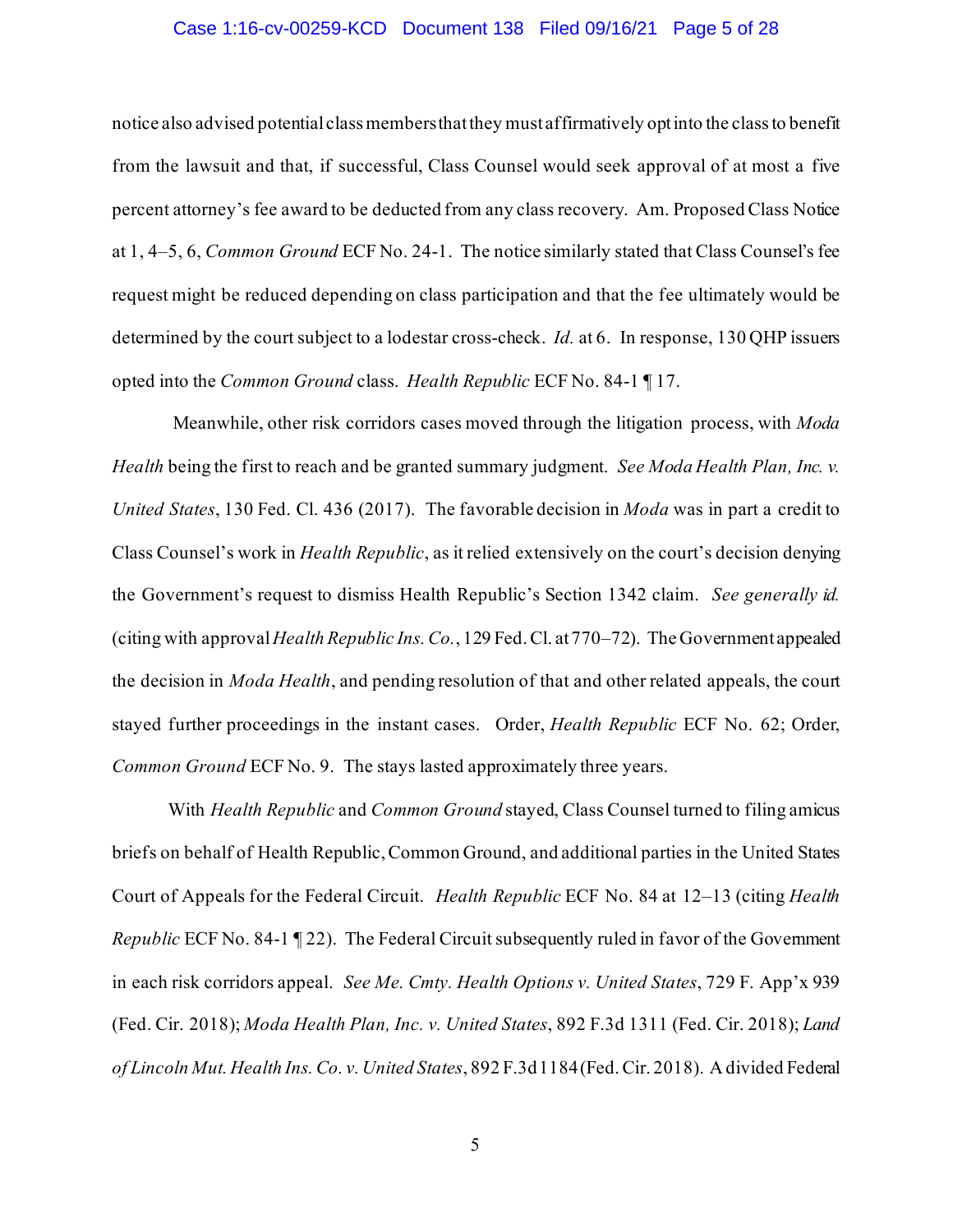## Case 1:16-cv-00259-KCD Document 138 Filed 09/16/21 Page 6 of 28

Circuit later denied the motion for rehearing *en banc* in *Moda Health*, with Judge Wallach and Judge Newman dissenting. *Moda Health Plan, Inc. v. United States*, 908 F.3d 738 (Fed. Cir. 2018). In his dissent, Judge Wallach cited several times Class Counsel's amicus submissions on behalf of Professor Kate Bundorf and other healthcare economists, as well as Health Republic and Common Ground. *See id.* at 747–48 (Wallach, J., dissenting).

In the subsequent Supreme Court proceedings, Class Counsel continued to work to assist the QHP issuers in the risk corridors appeals for the obvious reason that success on virtually identical claims (even in separate suits) would benefit the classes here. They again submitted amicus briefs (albeit on behalf of a group of healthcare economists, not Health Republic or Common Ground) at both the writ of certiorari and merits stages. *See Health Republic* ECF No. 84-1 ¶ 22; Opp'n and Obj. to Mot. forApproval of Atty's Fee Req. at 12–13, *Health Republic* ECF No. 89. Class Counsel also "provided comments, strategic suggestions, and assistance with argument to the firms and attorneys handling the Supreme Court arguments." *Health Republic* ECF No. 84 at 13 (citing *Health Republic* ECF No. 84-1 ¶ 22). In an 8-1 decision, the Supreme Court held that Section 1342 was a money-mandating statute that obligated the Government to make risk corridors payments to QHP issuers, and such obligation was not impliedly repealed by subsequent appropriation riders. *See Me. Cmty. Health Options v. United States*, 140 S. Ct. 1308, 1323, 1327 (2020). The decision essentially vindicated the argument Class Counsel incepted in *Health Republic*. *See Health Republic* ECF No. 1 ¶¶ 60–63;*see also Health Republic*, 129 Fed. Cl. at 770. As a result of the Supreme Court's decision, the industry-wide recovery for QHP issuers amounts to roughly \$12 billion. *Health Republic* ECF No. 84 at 7. The class members represented by Class Counsel here received a large chunk of that amount: \$1.9 billion in *Health Republic* and \$1.8 billion in *Common Ground*. *See* Rule 54(b) J. at 1, *Health Republic* ECF No.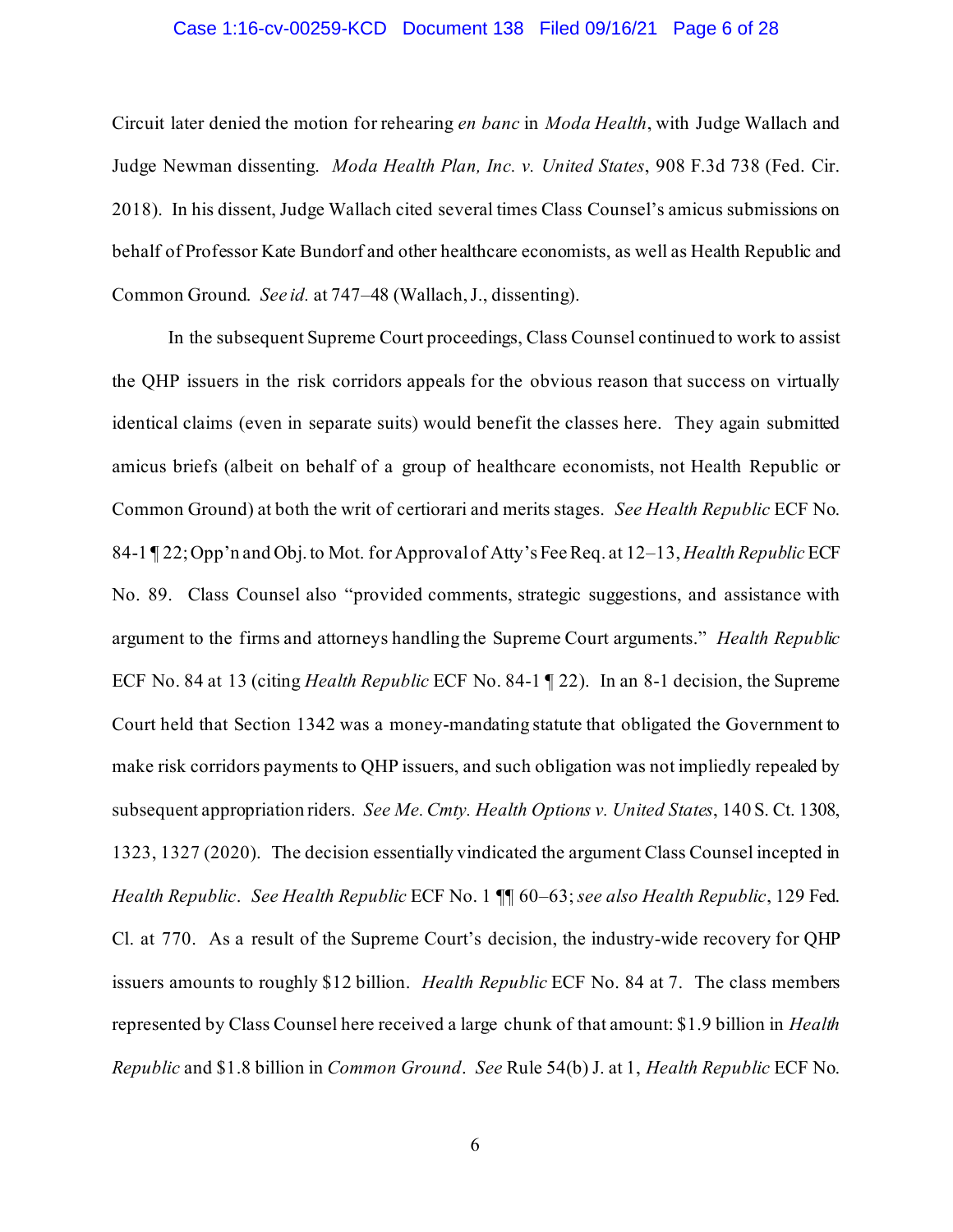#### Case 1:16-cv-00259-KCD Document 138 Filed 09/16/21 Page 7 of 28

83; *see* Order at 1, *Common Ground* ECF No. 111. This represents a 100 percent recovery of the classes' unpaid risk corridors payments. *Health Republic* ECF No. 84-1 ¶ 19.

Seeking compensation, Class Counsel filed their Motion for Approval of Attorney's Fee Request and Class Representative Incentive Award on July 30, 2020. Consistent with the ceiling set in the class notices, Class Counsel seek five percent of the common fund, or approximately \$185 million of the combined \$3.7 billion awarded in the instant cases. *Health Republic* ECF No. 84 at 7–8. They argue that such percentage is reasonable primarily based on the seven-factor test explicated in *Moore v. United States*, 63 Fed. Cl. 781, 787 (2005), and utilized by several judges of the Court of Federal Claims applying the percentage-of-the-fund fee methodology. *Health Republic* ECF No. 84 at 15 (citing *Kane Cty. Utah v. United States*, 145 Fed. Cl. 15, 18 (2019), *Lambert v. United States*, 124 Fed. Cl. 675, 683 (2015), *Quimby v. United States*, 107 Fed. Cl. 126, 133 (2012)). Class Counsel argue that each of the *Moore* factors supports the conclusion that they are entitled to the full five percent fee award requested. *Id.* Additionally, Class Counsel ask that the Court award, from their fees, \$100,000 incentive awardsto each of the named Plaintiffs in these cases. *Id.* at 38–39.

Thirty-four class members lodged a consolidated objection to Class Counsel's request. Although Objectors state that Class Counsel "should be compensated handsomely" for their work on the two class actions, they have a dramatically different understanding of what that means. *Health Republic* ECF No. 89 at 8. Objectors argue that Class Counsel are entitled to approximately \$8.8 million, or about .22 percent of the common fund. *Id.* at 9; *see* Reply to Opp'n and Obj. to Mot. for Approval of Atty's Fee Req. at 19, *Health Republic* ECF No. 93. Contrary to the percentage-of-the-fund approach advocated by Class Counsel, Objectors ask the Court to apply eitherthe lodestar method to determineClass Counsel's fees or to use the lodestar as a cross-check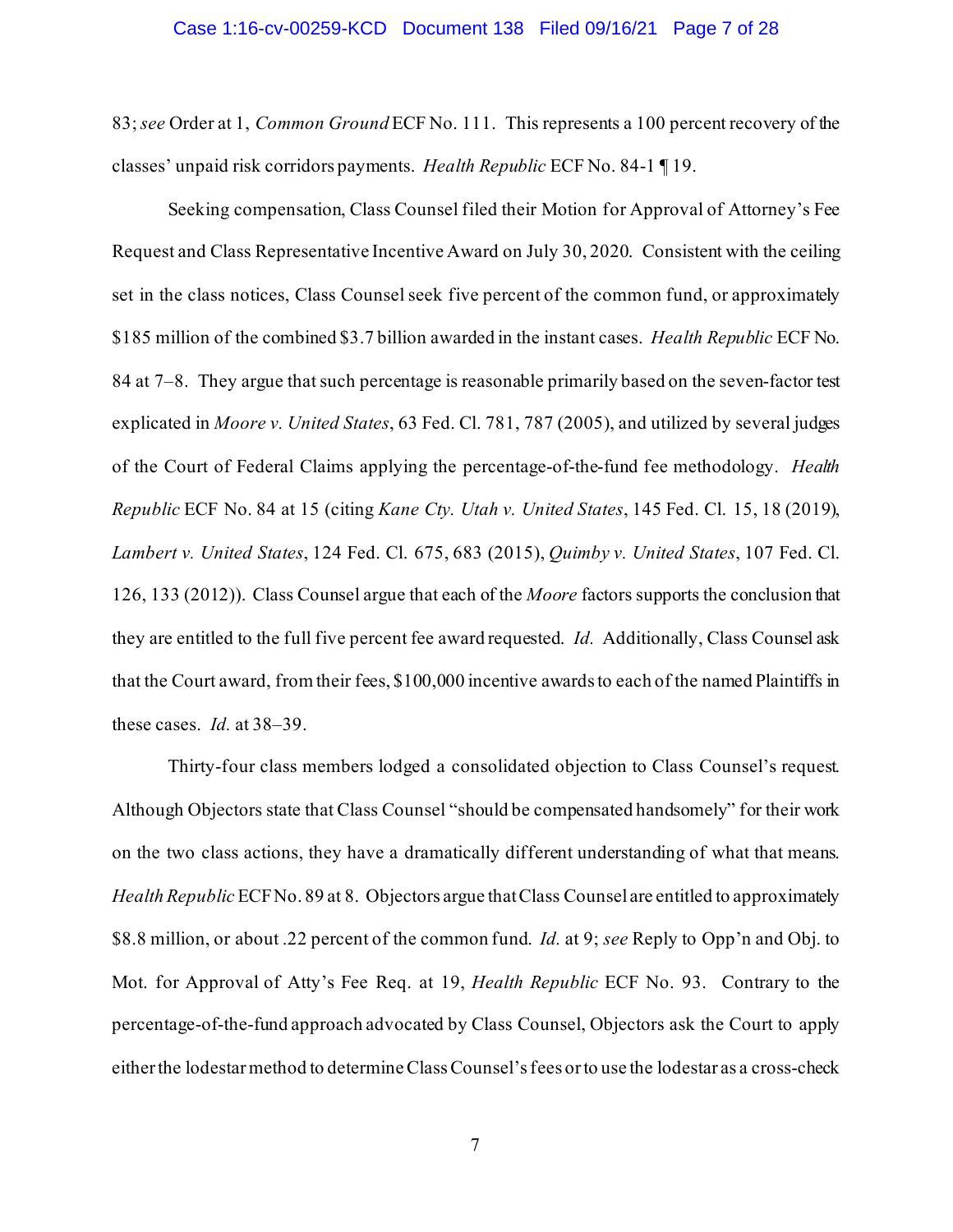### Case 1:16-cv-00259-KCD Document 138 Filed 09/16/21 Page 8 of 28

against the requested fee percentage. *Health Republic* ECF No. 89 at 14. Under that methodology, they ask the Court to reduce the number of hours used to calculate Class Counsel's lodestar by 35 percent for failure to provide detailed billing records and to lower Class Counsel's blended hourly billable rate by 35–40 percent to align with the *Laffey* Matrix. *Id.* at 15–18. Additionally, Objectors argue that a risk multiplier of no more than two—instead of the 18–19 multiplier produced by Class Counsel's requested fee—is appropriate. *Id.* at 20, 24. Objectors state no objection to Class Counsel's request for incentive awards.

#### **II. DISCUSSION**

# **A. The Court Will Apply the Percentage-of-the-Fund Method to Determine Reasonable Attorney's Fees in These Common Fund Cases.**

Rule 23 of the Rules of the United States Court of Federal Claims ("RCFC") permits this Court to "award reasonable attorney's fees and nontaxable costs that are authorized by law or by the parties' agreement" in a certified class action. RCFC 23(h); *see Moore*, 63 Fed. Cl. at 786 (attorney's fee awards are "committed to the sound discretion of the court"). In common fund cases, such as this, where "each member of a certified class has an undisputed and mathematically ascertainable claim to part of a lump-sum judgment recovered on his behalf," *Boeing Co. v. Van Gemert*, 444 U.S. 472, 479 (1980), "a litigant or a lawyer . . . is entitled to reasonable attorney fees from the fund as a whole," *Haggart v. Woodley*, 809 F.3d 1336, 1352 (Fed. Cir. 2016) (internal quotations and modifications omitted) (citing *Boeing*, 444 U.S. at 478). Awarding attorney's fees out of the common fund guarantees that each member of the class pays its fair share for class counsel's representation. *See Boeing*, 444 U.S. at 478 (common fund fee awards avoid unjustly enriching parties substantially benefitting from, while only minorly contributing to, the suit); *see alsoKane Cty.*, 145 Fed. Cl. at 18. Here, the common fund between the two casesis approximately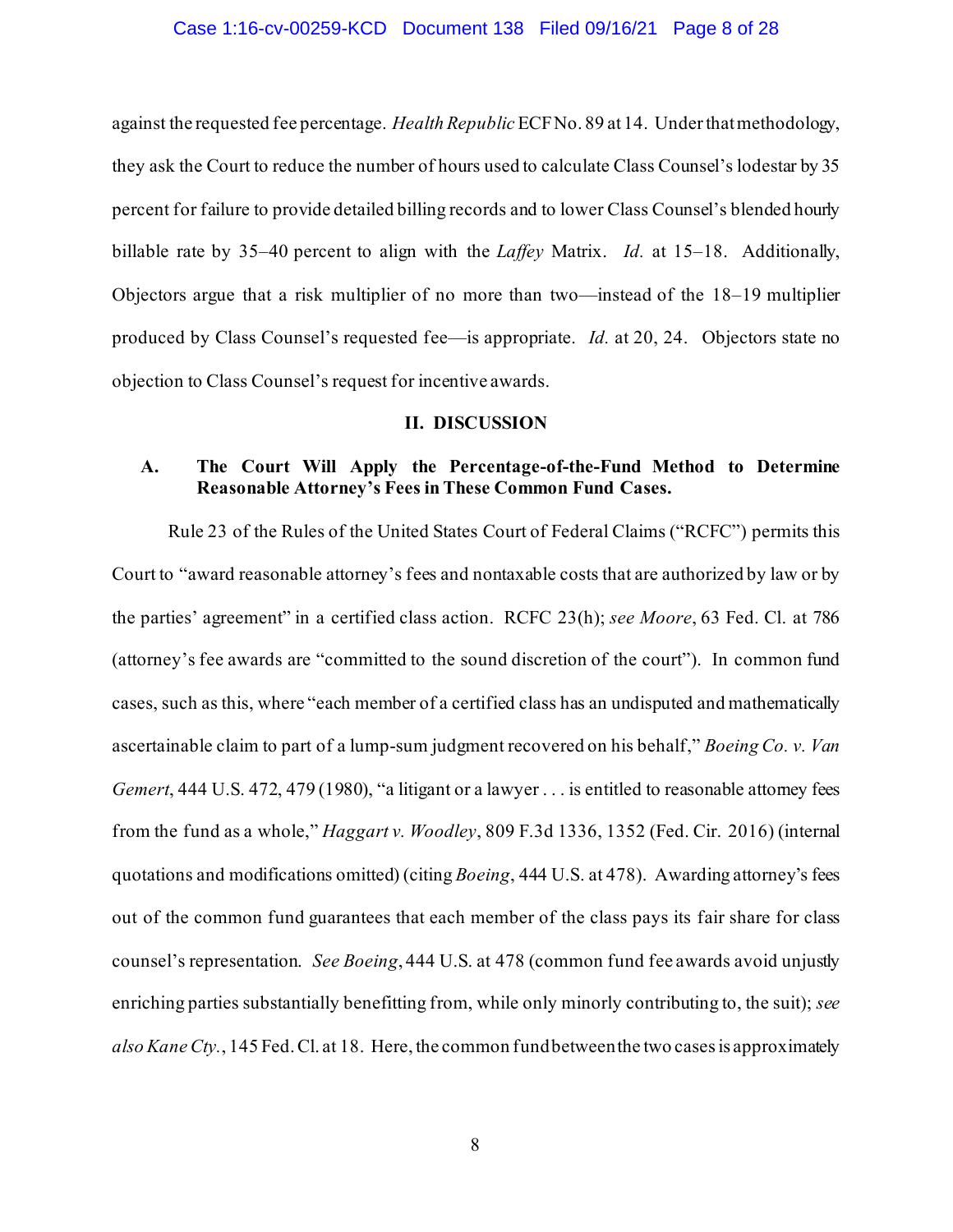#### Case 1:16-cv-00259-KCD Document 138 Filed 09/16/21 Page 9 of 28

\$3.7 billion, from which five percent has been reserved pending resolution of Class Counsel's fee request. 2 *See* Order, *Health Republic* ECF No. 98; Order, *Common Ground* ECF No. 125.

Federal courts have taken differing approaches to determine the reasonableness of an attorney's fee request in common fund cases, and thus, one of the primary disputes between Class Counsel and Objectors is the methodology this Court should apply. Class Counsel request that the Court use the percentage-of-the-fund approach. *Health Republic* ECF No. 84 at 15. Under this approach, several judges of the Court of Federal Claims have utilized the seven *Moore* factors as guideposts for determining reasonableness. *Id.* (collecting cases). These factors consider:

 $(1)$  the quality of counsel;  $(2)$  the complexity and duration of the litigation;  $(3)$  the risk of nonrecovery; (4) the fee that likely would have been negotiated between private parties in similar cases; (5) any class members' objections to the settlement terms or fees requested by class counsel; (6) the percentage applied in other class actions; and (7) the size of the award.

*Moore*, 63 Fed. Cl. at 787 (citing Manual for Complex Litigation § 14.121 (4th ed. 2004) ("MCL")). No single factor is necessarily dispositive; they can be weighed in the Court's discretion. *See, e.g.*, *Quimby*, 107 Fed. Cl. at 134 (considering each factor and determining that the fee likely to have been negotiated between the parties most justified the award).

Objectors, on the other hand, advocate for either the lodestar method or the lodestar as a cross-check against any percentage award. *Health Republic* ECF No. 89 at 14. No matter how it is used, the lodestar is calculated by multiplying the number of hours reasonably billed by class counselin undertaking the litigation by the appropriate billable ratesfor their services. *See Geneva Rock Prods., Inc. v. United States*, 119 Fed. Cl. 581, 594–96 (2015). In a common fund case, the court may then increase or decrease the amount of the lodestar by a so-called risk multiplier (a

<sup>&</sup>lt;sup>2</sup> The parties do not dispute that a common fund exists in these cases or that the common fund doctrine, as opposed to fee-shifting, applies.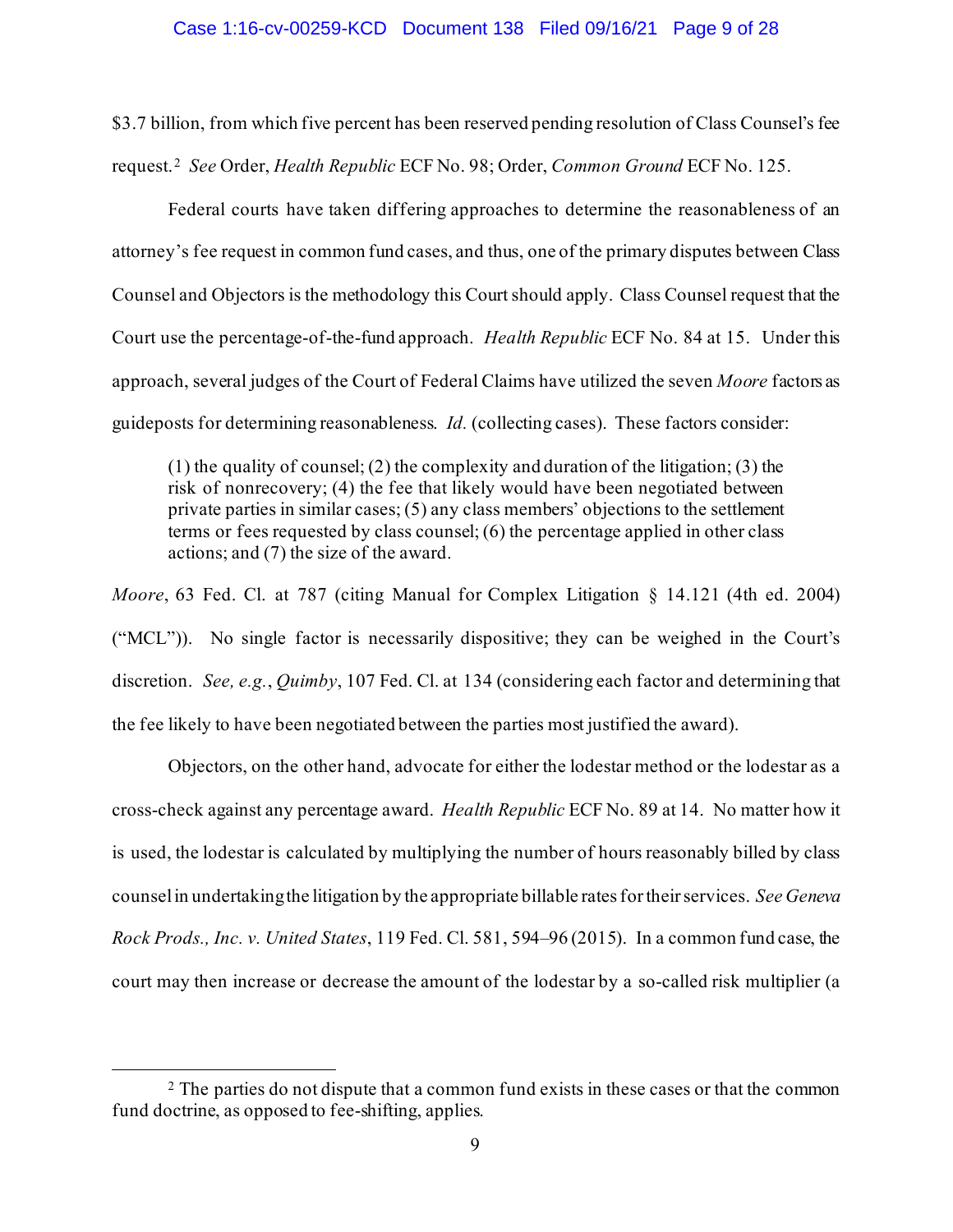## Case 1:16-cv-00259-KCD Document 138 Filed 09/16/21 Page 10 of 28

number symbolizing the amount of risk or difficulty involved with the case). *Haggart*, 809 F.3d at 1355 n.19.

The Federal Circuit has not mandated the use of one approach over the other. Rather, binding precedent holds that this Court has discretion to choose between the percentage-of-thefund or lodestar methods in a common fund case.3 *See id.* at 1354–55. While the lodestar method is the preferred means of calculating attorney's fees in fee-shifting cases, it has fallen out of favor in cases where fees are paid from a common fund. *See Perdue v. Kenny A. ex rel. Winn*, 559 U.S. 542, 551 (2010); *see also In re Rite Aid Corp. Sec. Litig.*, 396 F.3d 294, 300 (3d Cir. 2005) (stating that the percentage-of-the-fund is "favored in common fund cases because it allows courts to award fees from the fund in a manner that rewards counsel for success and penalizes it for failure"); *Swedish Hosp. Corp. v. Shalala*, 1 F.3d 1261, 1271 (D.C. Cir. 1993) ("[A] percentage-of-the-fund method is the appropriate mechanism for determining the attorney fees award in common fund cases."); MCL § 14.121 (stating that "the vast majority of courts of appeals now permit or direct district courts to use the percentage-fee method in common-fund cases" (internal notations omitted)). The reason for this is clear: "the lodestar method was designed to govern imposition of fees on the losing party," not the distribution of fees from victorious plaintiffs to their attorney. *Gisbrecht v. Barnhart*, 535 U.S. 789, 806 (2002) (determining the lodestar method to be inappropriate for judging reasonableness of contingency fee arrangement between attorney and claimant in social security case subject to statutory maximum fee percentage).

<sup>&</sup>lt;sup>3</sup> Consistent with that discretion, other judges of the Court of Federal Claims have chosen to use the lodestar as a cross-check for the percentage-of-the-fund method, *see, e.g.*, *Kane Cty.*, 145 Fed. Cl. at 19; *Geneva Rock Prods*., 119 Fed. Cl. at 594–95, while others have declined, *see, e.g.*, *Lambert*, 124 Fed. Cl. at 683 n.10; *Quimby*, 107 Fed. Cl. at 133–34.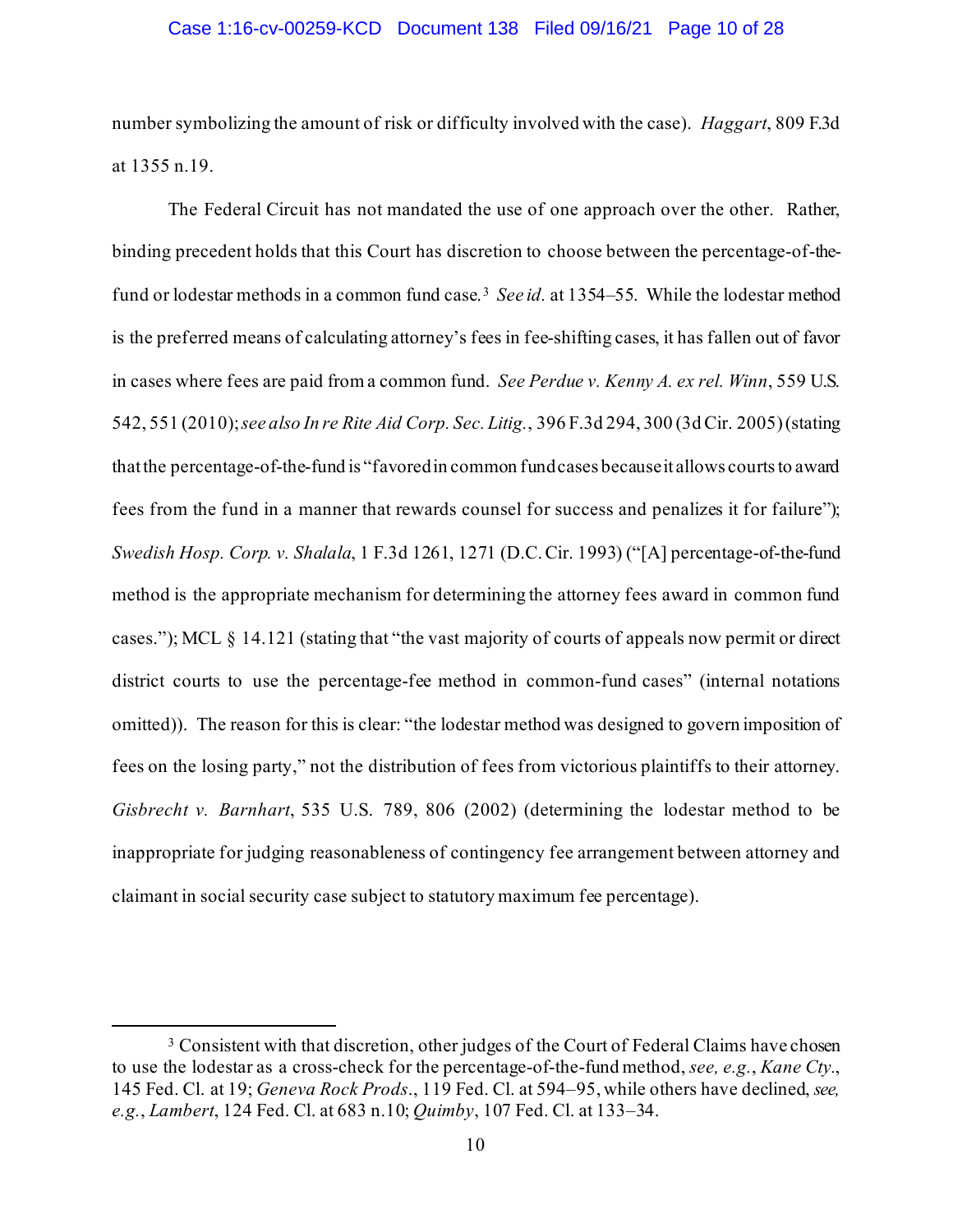## Case 1:16-cv-00259-KCD Document 138 Filed 09/16/21 Page 11 of 28

But this is not the only reason why the lodestar method has been identified as a poor fit for common fund cases. More consequential criticisms emphasize that it "is difficult to apply, timeconsuming to administer, inconsistent in result, and capable of manipulation," and it creates incentives for inefficiency. MCL § 14.121; *see Ramah Navajo Chapter v. Jewell*, 167 F. Supp. 3d 1217, 1242 (D.N.M. 2016) (The lodestar, "even when used as a cross check . . . has the effect of rewarding attorneys for the same undesirable activities that the percentage method was designed to discourage, namely 'incentiviz[ing] [class counsel] to multiply filings and drag along proceedings to increase their lodestar.'" (citation omitted)); *Jones v. Dominion Res. Servs.*, 601 F. Supp. 2d 756, 766 (S.D. W.Va. 2009) (The lodestar cross-check tends to "re-introduce[] the problems of the lodestar method." (internal quote omitted)).

Considering the circumstances of these cases, the Court believes the percentage-of-thefund is the appropriate method for calculating Class Counsel's fee award. The lodestar method's primary emphasis on billable hours worked, with potential upward adjustment for the risks assumed by counsel, fails to appreciate certain factors important to analyzing the reasonableness of Class Counsel's fee request—for example, the class members' affirmative choice to join these suits (knowing the potential of a five percent fee) rather than to pursue individual claims subject to a higher market rate for attorney's fees and the tremendous 100 percent recovery they obtained. *See In re Synthroid Mktg. Litig.*, 325 F.3d 974, 975 (7th Cir. 2003) (attorney's fees should reflect the "market rate for legal services . . . rather than the compensation a judge thinks appropriate as a matter of first principles"). Thus, a nuanced, factor-based analysis will more appropriately gauge the reasonableness of Class Counsel's requested fee than Objectors' suggested use of the lodestar (either directly or as a cross-check), which relies on arbitrary premises and results in a grossly disproportionate fee award to Class Counsel in comparison to the complete recovery obtained by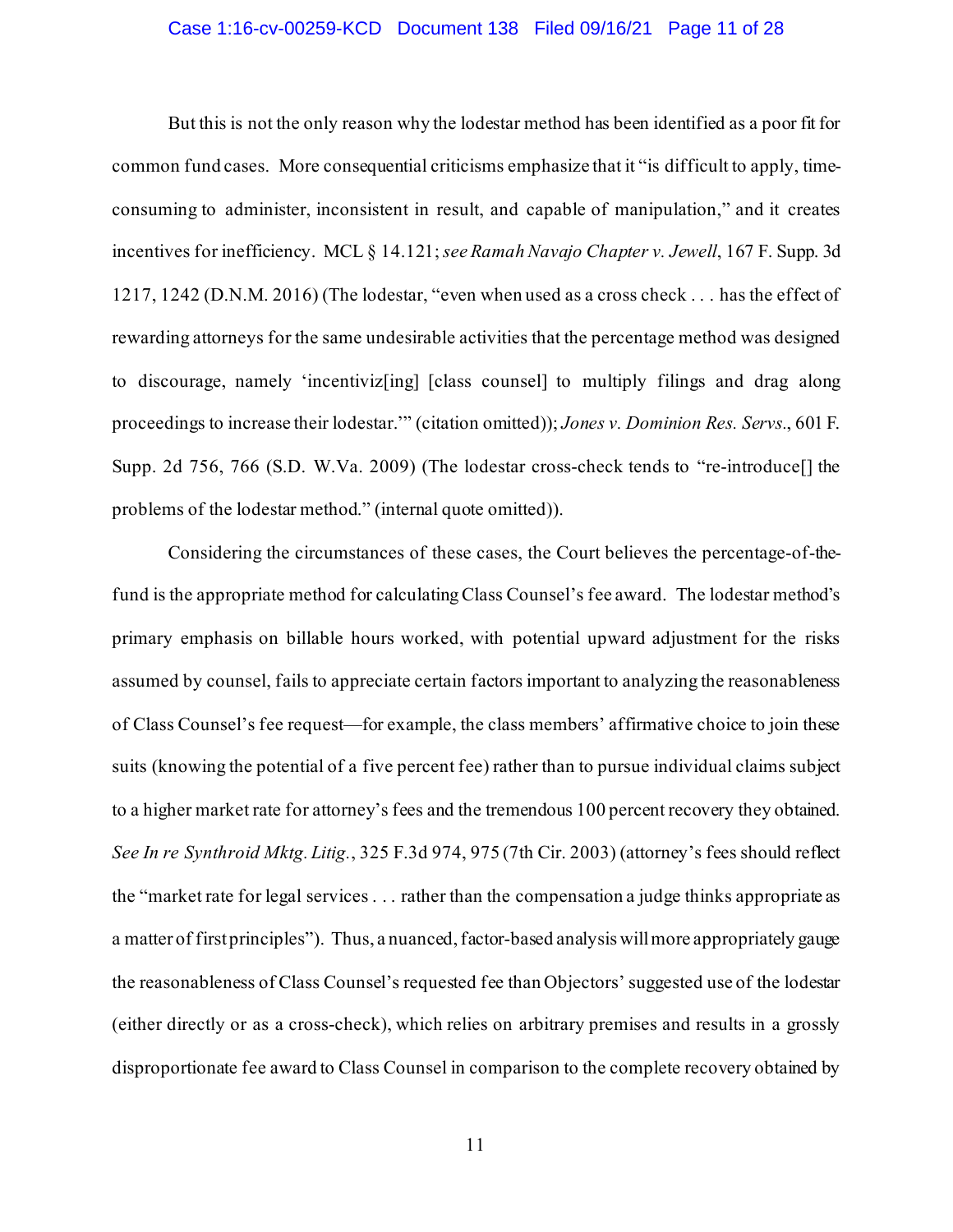#### Case 1:16-cv-00259-KCD Document 138 Filed 09/16/21 Page 12 of 28

the classes. *See Will v. Gen. Dynamics Corp.* No. 06-698-GPM, 2010 WL 4818174, at \*3 (S.D. Ill. Nov. 22, 2010) ("The use of a lodestar cross-check in a common fund case is unnecessary, arbitrary, and potentially counterproductive." (citations omitted)).

Objectors rely on *In re Volkswagen "Clean Diesel" Marketing Sales Practices & Products Litigation*, MDL No. 2672 CRB (JSC), 2017 WL 1352859 (N.D. Cal. Apr. 12, 2017) ("*Clean Diesel*"), to support application of the lodestar method. *Health Republic* ECF No. 89 at 26. The comparison is unconvincing despite the .25 percent attorney's fee awarded in that case. First, in *Clean Diesel*, Volkswagen—the defendant—agreed to pay attorney's fees as part of a class settlement; the class members received their recovery without making *any* payment for class counsel's representation. *Clean Diesel*, 2017 WL 1352859, at \*1. The court declined to address whether the common fund doctrine applied and, if so, which approach for calculating attorney's fees was appropriate. *Id.* at \*2. It instead chose to apply the lodestar method because of its applicability in both common fund and fee-shifting cases. *Id.* As a result, *Clean Diesel* is not especially instructive.

Second, the facts of *Clean Diesel* differ substantially from those in the cases at bar. The *Clean Diesel* court cited three reasons for using the lodestar method to calculate fees in the "unique circumstances" of that case: (1) "much of the groundwork" for the class settlement was laid in negotiations preceding a separate class settlement (for which counsel had received compensation); (2) the separate settlement incentivized Volkswagen to quickly reach settlement in *Clean Diesel*; and (3) the high amount of the settlement at issue resulted primarily from the nature and value of the assets at issue. *Id.* The court held that the percentage method would overcompensate class counsel where counsel "did not expend significant additional time" reaching the settlement in *Clean Diesel* or "undertake significant additional risk." *Id.* As discussed further below, the same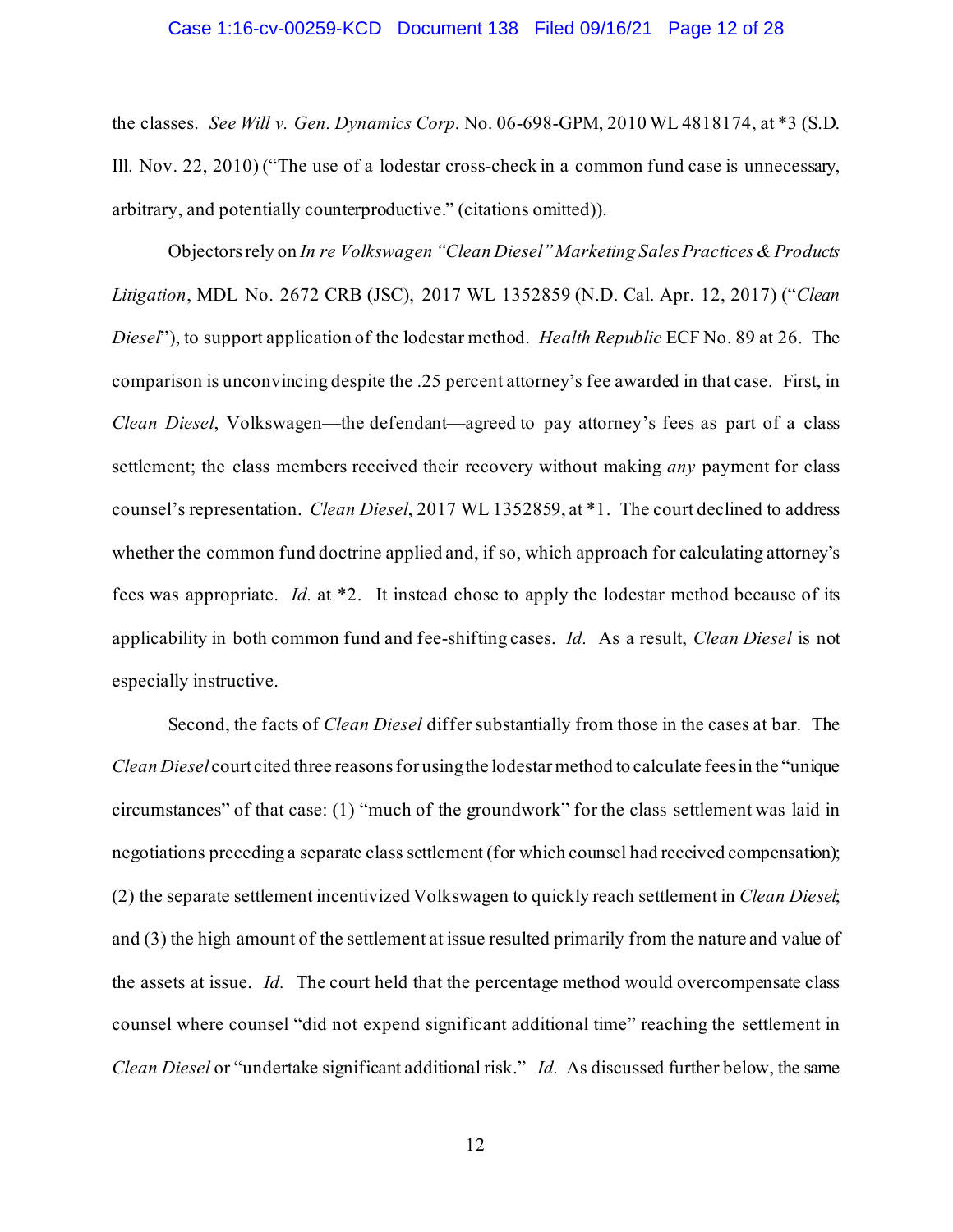## Case 1:16-cv-00259-KCD Document 138 Filed 09/16/21 Page 13 of 28

cannot be said for Class Counsel's prosecution of the instant cases.4 Additionally, these cases do not involve circumstances where a reduction in fees is necessary to protect class membersfrom a suboptimal settlement or the pecuniary self-interest of class counsel. *See In re Subway Footlong Sandwich Mktg. & Sales Pracs. Litig.*, 869 F.3d 551, 556 (7th Cir. 2017) ("A class settlement that results in fees for class counsel but yields no meaningful relief for the class 'is no better than a racket.'" (citation omitted)); *see also Reynolds v. Beneficial Nat. Bank*, 288 F.3d 277, 279 (7th Cir. 2002).

Accordingly, the Court will use the percentage-of-the-fund method to evaluate the reasonableness of Class Counsel's requested fee using the multi-factor analysis applied in *Moore*.

## **B. Class Counsel's Requested Attorney's Fee Is Reasonable.**

An analysis of the relevant factors persuades the Court that a five percent fee is reasonable.

## 1. The Quality of Counsel

The quality of Class Counsel is essentially undisputed here, and the Court finds nothing in this category that justifies a reduction in the requested fee. Both Quinn Emanuel and the members of Class Counsel's team have a history of providing quality results for their clients, including in large class actions. *See Health Republic* ECF No. 84 at 16–18; *Health Republic* ECF No. 84-1 at ¶¶ 2–7. Despite the at times hyperbolic nature of their Motions, the facts show that Class Counsel demonstrated a degree of foresight in bringing these suits and focusing their attention on the

<sup>4</sup> The other cases relied on by Objectors also demonstrate the fact-specific nature of a court's decision to use either the percentage-of-the-fund or lodestar method in common fund cases. *Health Republic* ECF No. 89 at 25–26 (citing *In re Wash. Pub. Power Supply Sys. Sec. Litig.*, 19 F.3d 1291 (9th Cir. 1994), and *Alexander v. FedEx Ground Package Sys., Inc.*, No. 05-cv-00038, 2016 WL 3351017 (N.D. Cal. June 15, 2016)). What is reasonable in one case, however, does not constrain the exercise of the Court's discretion in these cases. *Wash. Pub. Power*, 19 F.3d at 1296 (courts "should be guided by the fundamental principle that fee awards out of common funds be *reasonable under the circumstances*" (emphasis in original) (internal quotation marks omitted)).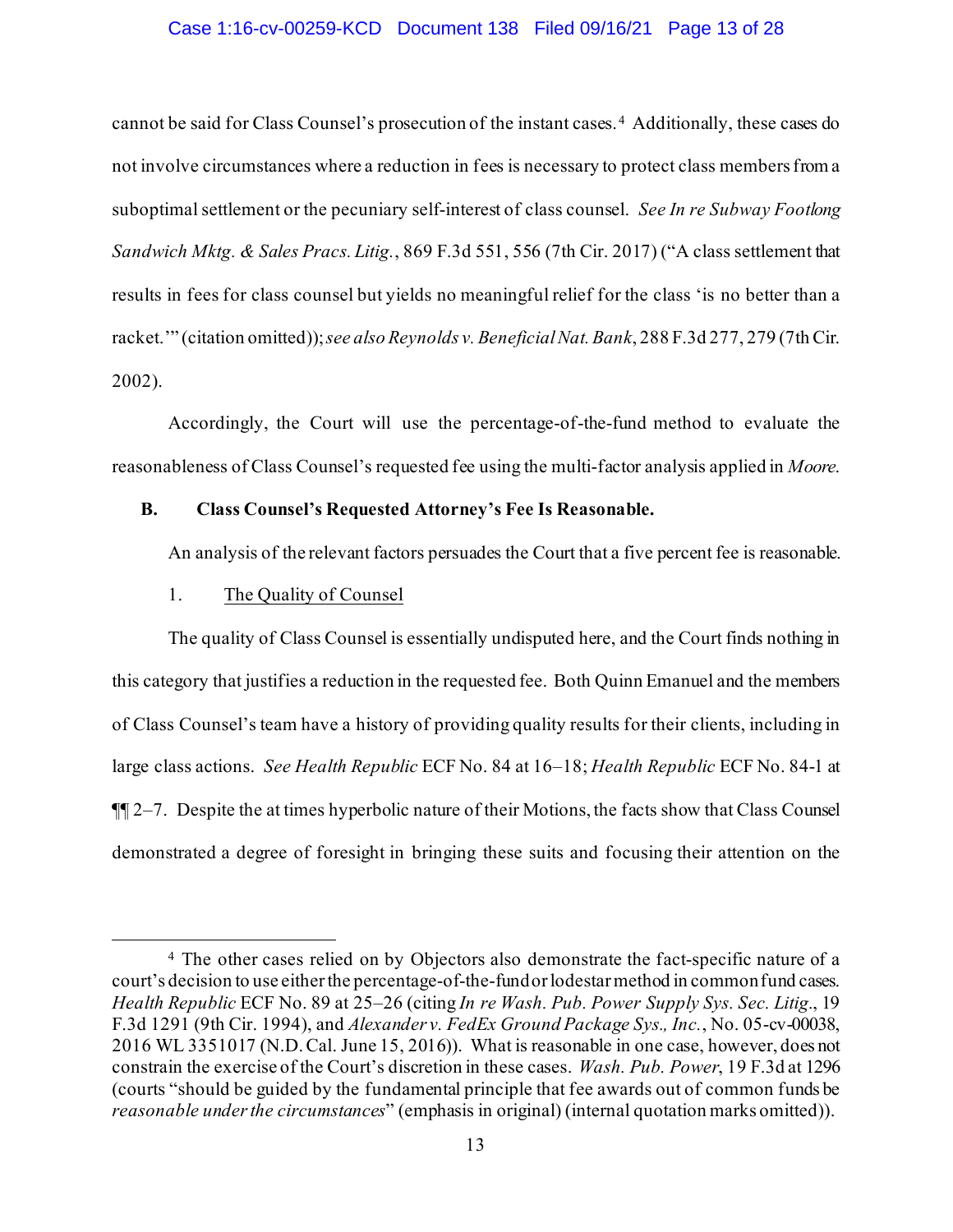### Case 1:16-cv-00259-KCD Document 138 Filed 09/16/21 Page 14 of 28

Section 1342 claim several months before other parties began filing individual complaints based in part on the same legal theory. *See Health Republic* ECF No. 84 at 18–19. Even though Objectors call into question the novelty of the argument, they do not contest that Class Counsel pioneered the Section 1342 lawsuit by a matter of months or that the same argument they first pressed eventually persuaded the Supreme Court to rule in favor of QHP issuers. *See Health Republic* ECF No. 89 at 10 (referencing comments made by America's Health Insurance Plans in 2014 arguing that the Government was statutorily required to make risk corridors payments). That the favorable Supreme Court decision came down in separate, parallel cases handled by other counsel does not undermine the quality of Class Counsel's representation or the value added by class counsel to the broader risk corridors litigation. *See id.* at 12–13. Indeed, one reason other related cases beat Class Counsel to the high court was because Class Counsel, unlike in some of those cases, successfully defeated dismissal at the pleading stage. *See Health Republic* ECF No. 84 at 19. At the end of the day, what is more importantis thatClass Counsel'slegal theory resulted in a huge award to the classes here. *In re Synthroid*, 325 F.3d at 979–80 (excellent outcome for class weighed against reducing fees); *see Health Republic* ECF No. 84-1 ¶ 24. As such, this factor weighs in favor of Class Counsel.

#### 2. The Complexity and Duration of the Litigation

Courts have recognized that "[m]ost class actions are inherently complex." *In re Austrian & German Bank Holocaust Litig.*, 80 F. Supp. 2d 164, 174 (S.D.N.Y. 2000) (citing *In re NASDAQ Market-Makers Antitrust Litig.*, 187 F.R.D. 465, 477 (S.D.N.Y. 1998)). The instant cases are no exception. First, the legal question presented in these cases was not straightforward. As Class Counsel note, when they brought the *Health Republic* case in February 2016, there was little in the way of relevant binding precedent, both in terms of cases addressing money-mandating statutes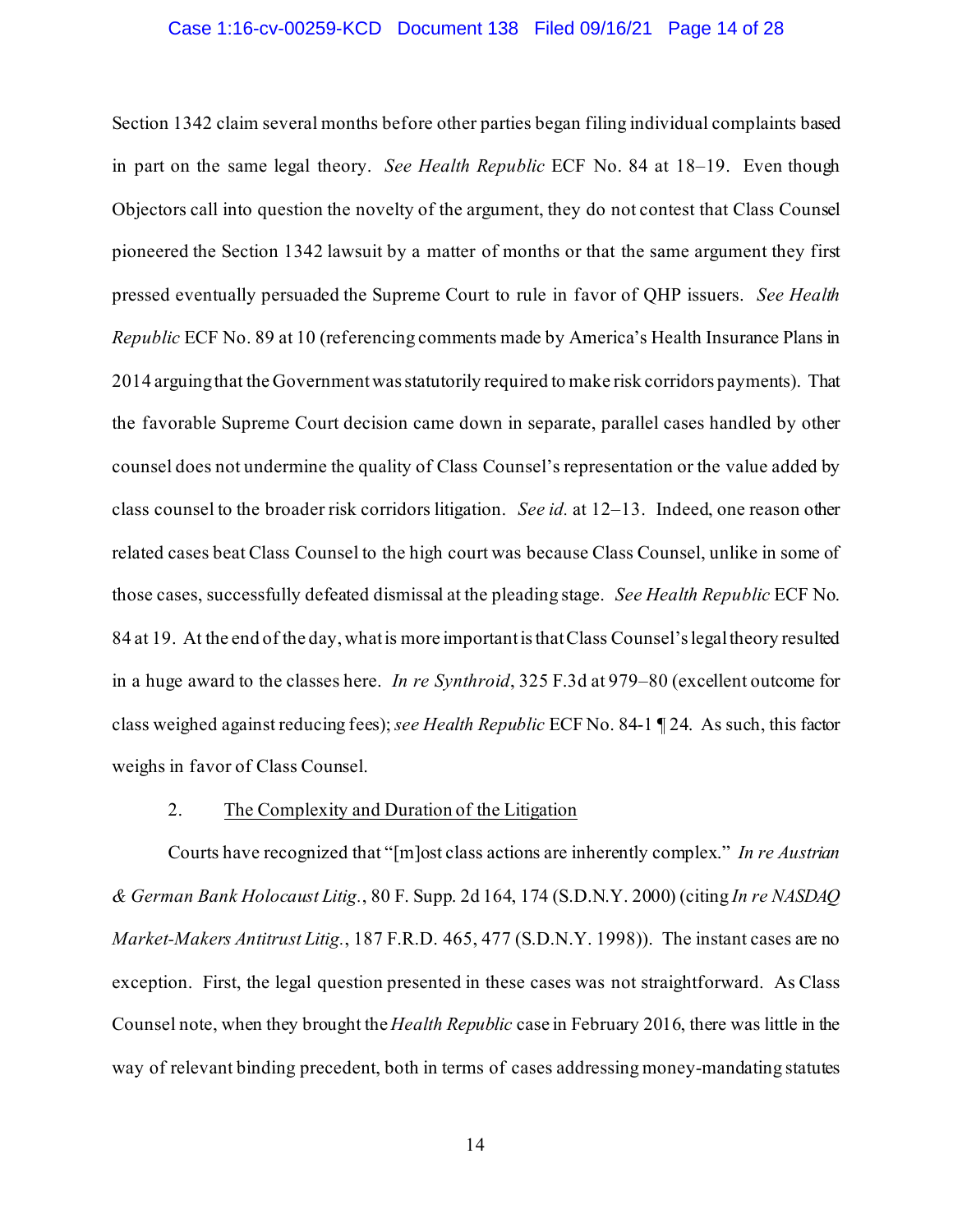#### Case 1:16-cv-00259-KCD Document 138 Filed 09/16/21 Page 15 of 28

and in those interpreting Section 1342. *See Health Republic* ECF No. 84 at 21 ("'[r]arely has the [Supreme] Court determined whether a statute can fairly be interpreted as mandating compensation by the Federal Government" (internal quotation marks omitted) (quoting *Me. Cmty. Health Options*, 140 S. Ct. at 1329)). The number of diverging opinions in the Court of Federal Claims, the Federal Circuit, and Supreme Court suggest that while these cases "turned on purely legal issues," as Objectors emphasize (*Health Republic* ECF No. 89 at 9), the question of whether Section 1342 mandated risk corridors payments to QHP issuers was nonetheless complex enough to split multiple courts as to its proper resolution.

Additionally, although these cases did not involve contested class certification, discovery, or trial, Class Counsel engaged in litigation in either a direct or supporting role at every level before the class members in these cases were awarded judgment in their favor, including motion practice at the pleading and merits stages in *Health Republic* as well as participation in related appeals in both the Federal Circuit and Supreme Court. *See In re Black Farmers Discrimination Litig.*, 953 F. Supp. 2d 82, 94 (D.D.C. 2013) (rejecting "[a]n exclusive focus on the lack of discovery, merits briefing, and trial" in determining class counsel's fee award). These efforts spanned the course of over four years.

Objectors focus on the fact that *Health Republic* and *Common Ground* were stayed at a relatively early stage of the litigation pending the appeals in other risk corridors cases, and they diminish the overall influence Class Counsel had on the success of their claims, which they claim were secured in separate matters before the Supreme Court. *See Health Republic* ECF No. 89 at 9, 12–13, 26. In a different scenario, these arguments would likely gain traction. But not here. Objectors do not dispute that Class Counsel was first to file the Section 1342 claim in *Health Republic* months before other cases followed suit with, in part, identical claims. Nor do they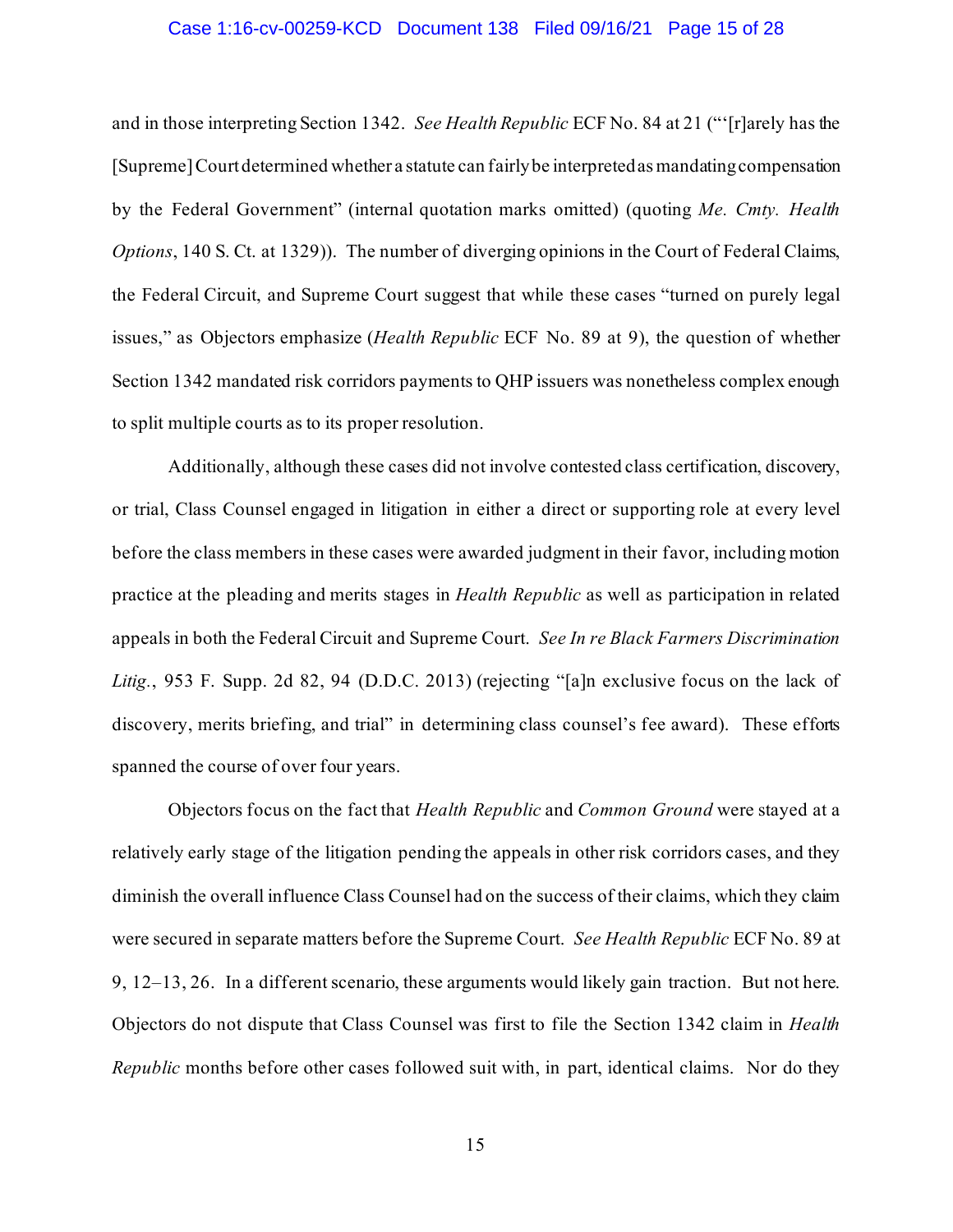#### Case 1:16-cv-00259-KCD Document 138 Filed 09/16/21 Page 16 of 28

dispute that *Health Republic* failed to win the race to the Supreme Court only because Class Counselsucceeded in surviving dismissal, while other risk corridors cases did not or simply moved to judgment faster as individual (not class) claims. While it is not possible for this Court to divine to what extent Class Counsel's amicus arguments swayed the *Maine Community* majority, Objectors also do not dispute that Class Counsel pressed the classes' interests—albeit in a supporting role—during the course of the stays. Nor can they deny that Class Counsel's arguments had some objective impact in other trial court and intermediate appellate proceedings. *See Moda Health Plan*, 130 Fed. Cl. at 450–51; *Moda Health Plan*, 908 F.3d at 747–48 (Wallach, J., dissenting). Simply put, these are not cases in which Class Counsel merely rode the coattails of other innovative litigators.

Second, Class Counsel have been tasked with organizing and managing two large classes (153 members in *Health Republic* and 130 members in *Common Ground*, *Health Republic* ECF No. 84-1 ¶ 17). The logistics of administering such large class participation—for example, flying to meet with QHP issuers, fielding and resolving questions of class members and other issuers, assisting class members who faced insolvency—magnifies the complexity of these cases. *See Health Republic* ECF No. 84 at 22–23; *Health Republic* ECF No. 84-1 ¶¶ 18, 20–21; *In re Black Farmers Discrimination Litig.*, 953 F. Supp. 2d at 94 (acknowledging the "unenviable logistical challenges that confronted class counsel" in large class action). All told, Class Counsel brought together and have represented QHP issuers representing approximately one-third of the overall value of risk corridors claims. *Health Republic* ECF No. 84-1 ¶ 17. Thus, the second *Moore* factor also supports a finding of reasonableness.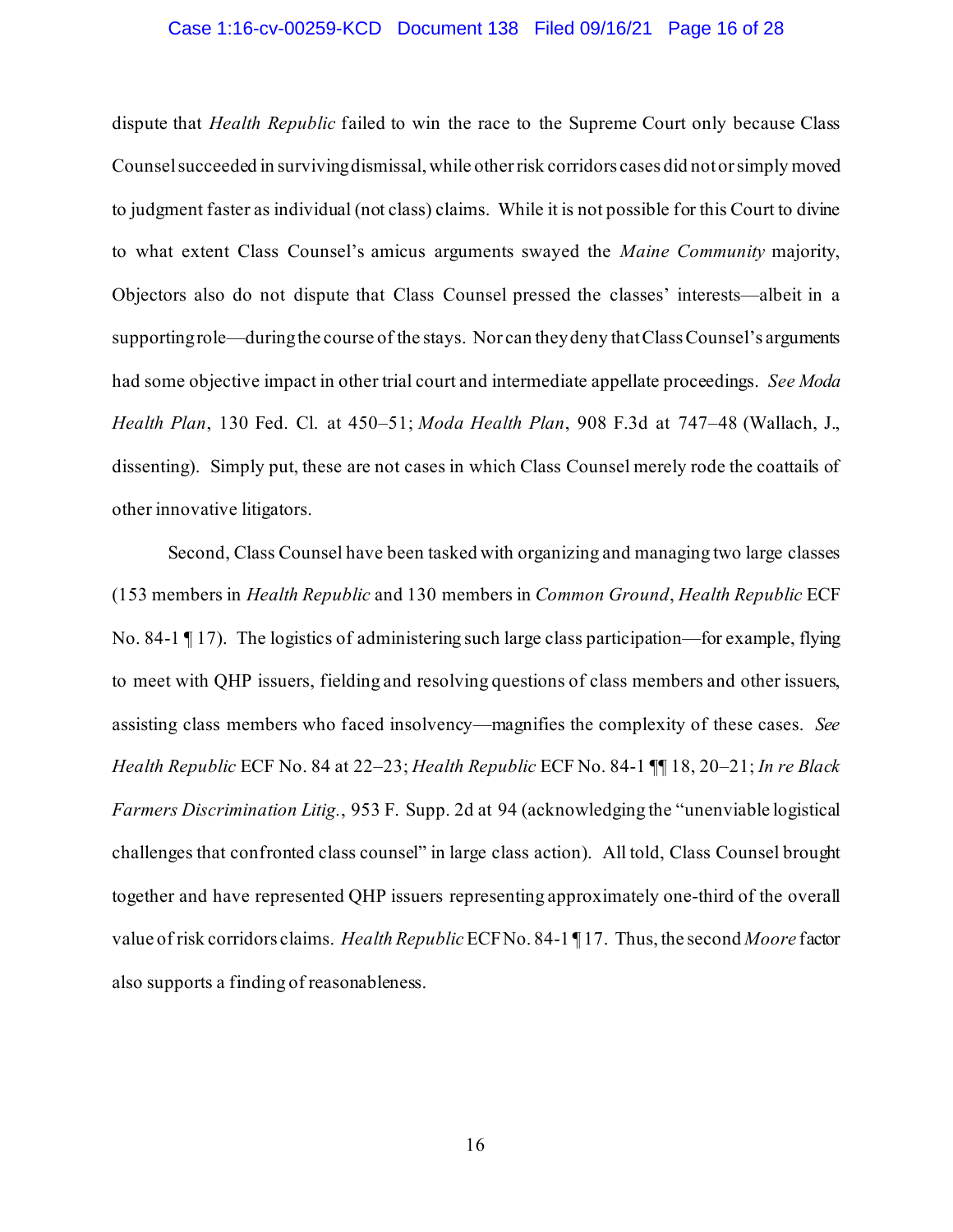## 3. The Risk of Nonrecovery

Victory was never a certainty in these and the other risk corridors cases. Success was dependent on a showing that Section 1342 created one of those "rare money-mandating obligation[s]" requiring the Government to make risk corridors payments to QHP issuers. *Me. Cmty.*, 140 S. Ct. at 1331. The Government vigorously opposed the claim, successfully securing dismissal of the same Section 1342 claim in other risk corridors lawsuits before multiple judges of the Court of Federal Claims. *See, e.g.*, *Me. Cmty. Health Options v. United States*, 133 Fed. Cl. 1 (2017); *Blue Cross and Blue Shield of N.C. v. United States*, 131 Fed. Cl. 457 (2017); *Land of Lincoln Mut. Health Ins. Co. v. United States*, 129 Fed. Cl. 81 (2016). Losses in the Federal Circuit, and that Court's later rejection of rehearing *en banc*, only compounded the risk of nonrecovery. It would take a favorable decision by the Supreme Court to change the course.

As Objectors argue, the existence of multiple similar suits likely served to spread the risk, and the stays in *Health Republic* and *Common Ground* reducedthe number of hours Class Counsel invested into risk corridors litigation at the trial court level. *See Health Republic* ECF No. 89 at 26, 29. But those factors do not significantly diminish the overall risk that the classes' Section 1342 claim would not succeed. *See Raulerson v. United States*, 108 Fed. Cl. 675, 678 (2013) (noting that "all litigation carries risk"). If anything, the consistent losses other firms faced in litigating the same claim increased the riskiness of any additional time Class Counsel spent on *Health Republic* and *Common Ground*. All totaled, Class Counsel accumulated 10,000 billable hours and assumed all litigation costs for which they may not have received any compensation at all had the outcome gone the other way. *Health Republic* ECF No. 84-1 ¶ 23. This factor, therefore, supports their fee request.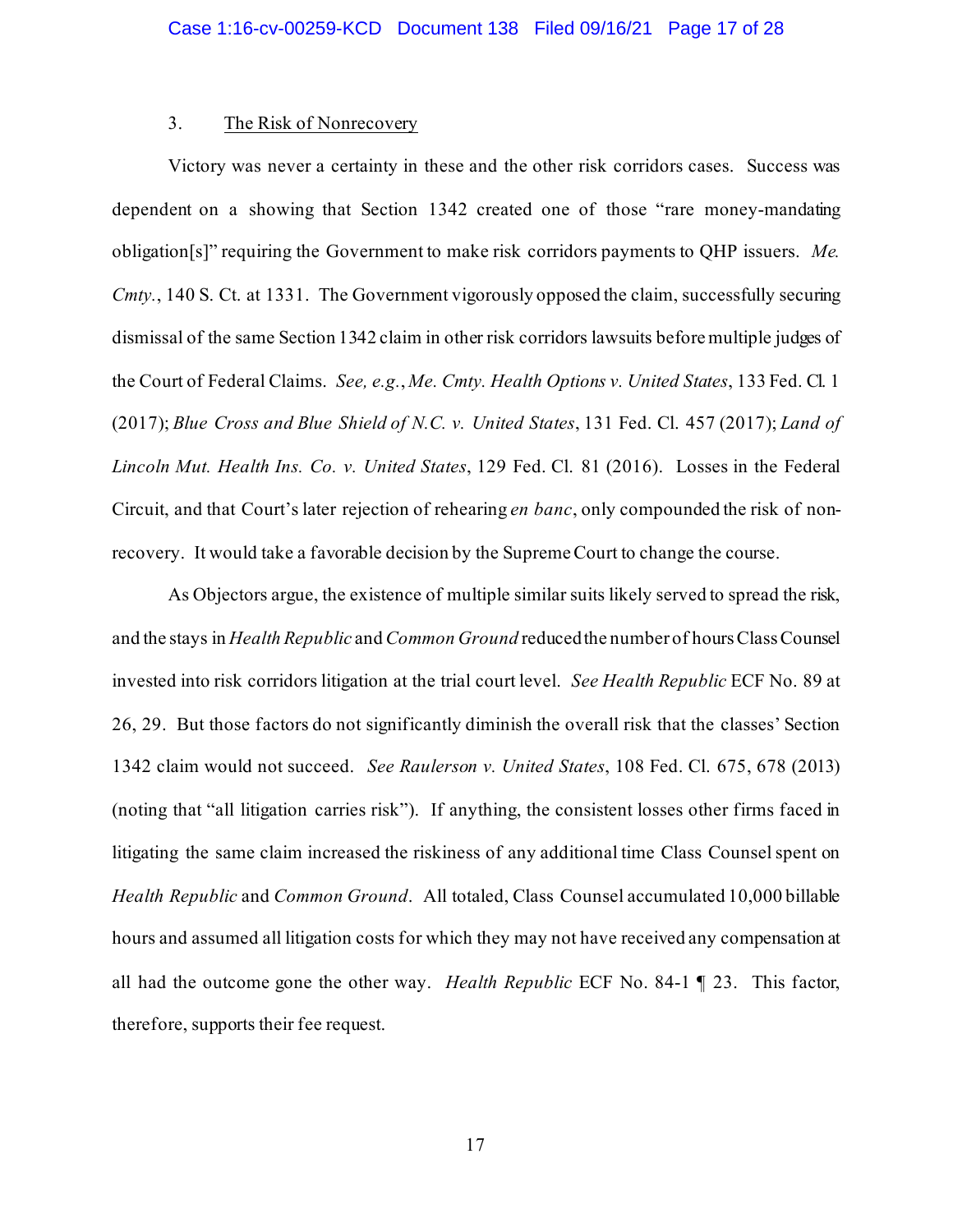## 4. The Fee That Likely Would Have Been Negotiated Between Private Parties in Similar Cases

That Class Counsel are seeking a fee of only five percent weighs heavily in favor of reasonablenesswhen compared to other fee awardsin typical common fund cases. It is not atypical to find attorneys "regularly contract[ing] for contingent fees between 30% and 40% in non-class, commercial litigation." *In re Ins. Brokerage Antitrust Litig.*, 282 F.R.D. 92, 123 (D.N.J. 2012); Decl. of Brian T. Fitzpatrick ¶ 23, ECF No. 84-2 ("[T]he most common percentages awarded by federal courts nationwide using the percentage method were 25%, 20% and 33%, with a mean award of 25.4% and a median award of 25%."). Fee awards in that range and higher have been awarded in class actions filed in the Court of Federal Claims. *See Raulerson*, 108 Fed. Cl. at 680 (approving a 33 percent fee on a \$22 million settlement); *Quimby*, 107 Fed. Cl. at 134 (approving a 40 percent fee on a \$74 million settlement).

More importantly, Class Counsel's five percent fee is also well below the market rate for attorney's fees in the risk corridors litigation. The 25 percent attorney's fee arrangement that Health Republic and Common Ground agreed to with Class Counsel before the certification of their respective classes reinforces this point, as do the higher rates sought by other firms representing QHP issuers. *See Health Republic* ECF No. 84-1 ¶ 8; *id.* ¶ 14 (averring that other firms' fee percentages were "in multiples" of Class Counsel's five percent fee); Suppl. Decl. of Stephen A. Swedlow ¶ 10, *Health Republic* ECF No. 93-2 (describing fees of 15 percent or more sought by other firms representing individual clients). Thus, by opting into the classes, Objectors received a substantial percentage reduction in the cost of pursuing their claims. The number of QHP issuers opting into the class after receiving notice of Class Counsel's maximum five percent fee suggests that many of the class members recognized the potential savings and considered the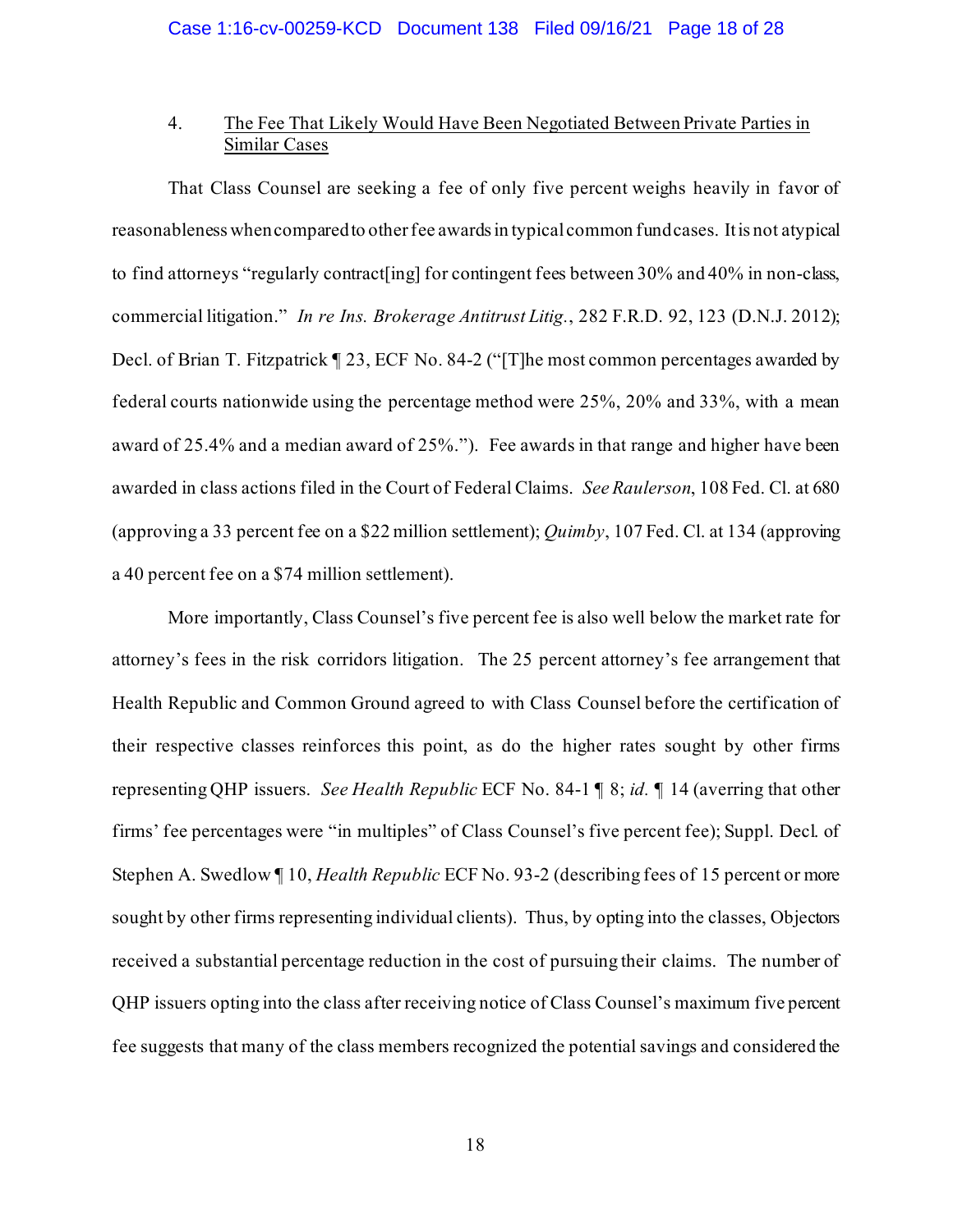#### Case 1:16-cv-00259-KCD Document 138 Filed 09/16/21 Page 19 of 28

requested fee to be at least a better deal than could be had by bringing their own individual lawsuits. *See Health Republic* ECF No. 84-1 ¶¶ 15–16; *Quimby*, 107 Fed. Cl. at 134.

The decision in *Quimby* affirms this analysis. There, using the same seven-factor test, the *Quimby* court approved a fee of 30 percent of a \$74 million common fund largely because the fee award was in line with what would have been negotiated in similar cases. *Quimby,* 107 Fed. Cl. at 134. Although the size of the award gave the court some pause due to the unique circumstances in that case, it ultimately reasoned that "[a] contingent fee that is reached by the free consent of private parties should be respected as fair as between them." *Id.* In its discussion, the court emphasized the fact that the class members assented to the 30 percent fee arrangement by opting into the class after receiving notice that counsel would seek that fee. *Id.* "[B]y opting into the class, each member effectively accepted the offer of representation for a thirty percent contingency fee, and presumably concluded that a better deal could not be reached with their own counsel." *Id.*; *cf.* Restatement (Third) of the Law Governing Lawyers § 34 cmt. C. (Am. Law Inst. 2007) ("Fees agreed to by clients sophisticated in entering into such arrangements (such as a fee contract made by inside legal counsel in behalf of a corporation) should almost invariably be found reasonable.").

Similar reasons militate for the approval of Class Counsel's full fee request. First, Objectors, like the class members in *Quimby*, acted affirmatively to join the classes in these cases. *See Haggart v. United States*, 89 Fed. Cl. 523, 530 (2009) ("[F]or an opt-in class action [under RCFC 23], each participating member of the class must act affirmatively to participate . . ."). They did so after being fully advised by the class notices that Class Counsel would seek no more than five percent of any recovery. *See, e.g.*, *Health Republic* ECF No. 50-1 at 6; *Health Republic* ECF No. 84-1 ¶ 15. And they did so notwithstanding that there was a market for private counsel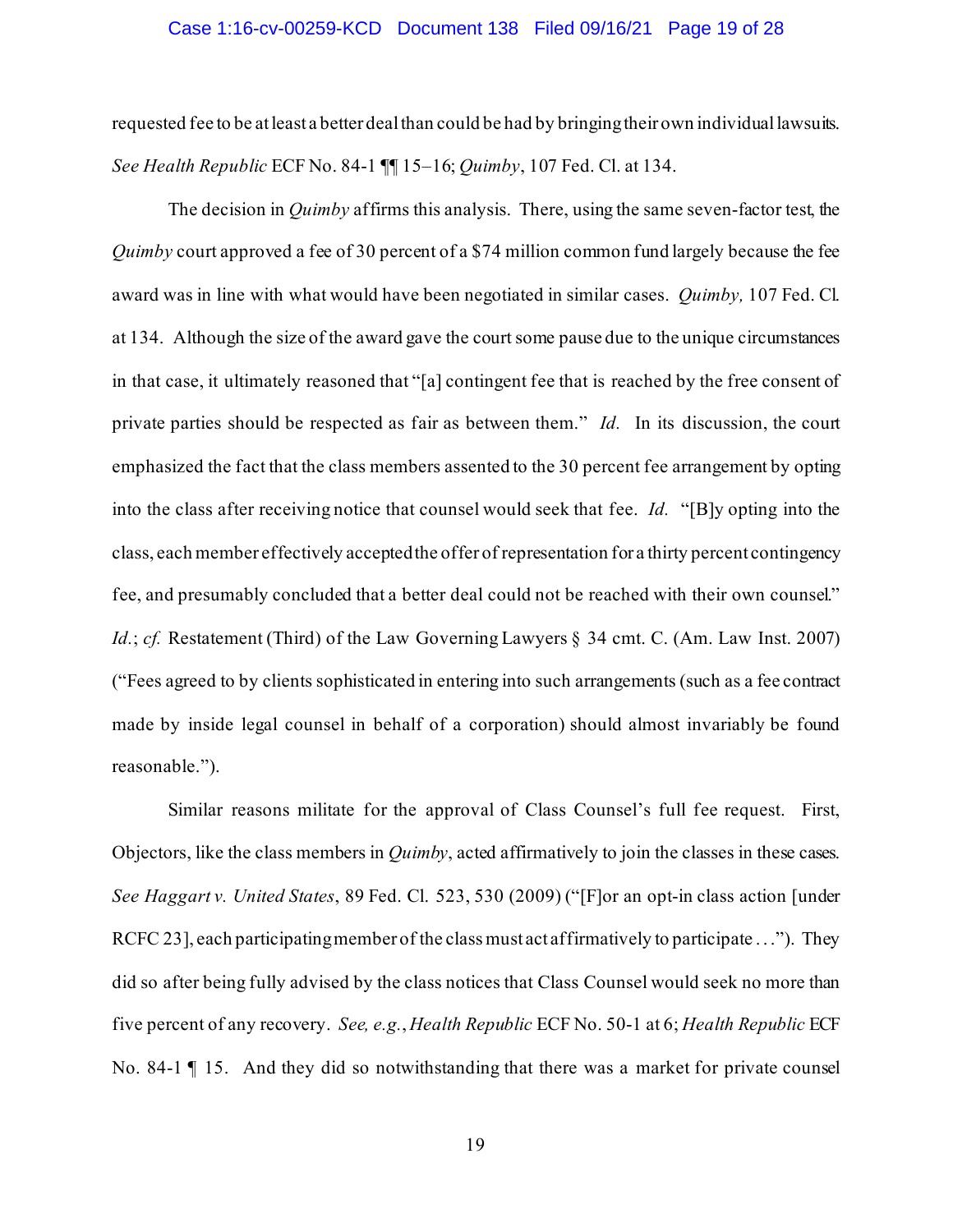## Case 1:16-cv-00259-KCD Document 138 Filed 09/16/21 Page 20 of 28

representing individual QHP issuers with risk corridors claims. Notably, the class members in these cases consist of sophisticated entities with access to in-house legal counsel. *See Health Republic* ECF No. 84-1 ¶ 21; *Health Republic* ECF No. 93 at 26. As issuers of insurance plans, the class members are no strangers to the task of determining what costs are acceptable to bear relative to the risks involved in a particular venture. Objectors' affirmative choice to join these cases and pay, at most, the five percent fee identified in the class notices points strongly in favor of approving Class Counsel's fee. 5

Two representations in Class Counsel's class notice need addressing, however. The notice stated that "the fee *may* be substantially less than 5% depending upon the level of class participation" and asserted that the fees would be subject to a lodestar cross-check. *See, e.g.*, *Health Republic* ECF No. 50-1 at 6 (emphasis added). Objectors point out that Class Counsel concede they achieved substantial class participation, which Objectors argue justifies reducing the percentages. *Health Republic* ECF No. 89 at 29 (quoting *Health Republic* ECF No. 84-1 ¶ 17). As the language of the notices makes clear, however, a reduction was not guaranteed. Nor would Class Counsel have authority to make such a guarantee because the ultimate decision to reduce a requested fee percentage, if at all, rests within the Court's discretion—whether based on class participation or through use of the lodestar cross-check.<sup>6</sup>

 $5$  Objectors emphasize the lack of a formal written agreement to a five percent fee, but that fact is not determinative. Given the circumstances discussed above, and consistent with *Quimby*, "by opting into the class, each member effectively accepted the offer of representation" for, *at most*, a five percent contingency fee. *Quimby*, 107 Fed. Cl. at 134.

 $6$  As additional context, Class Counsel state that at the time of the notice's issuance, they were involved in settlement negotiations with the Government for the entire risk corridors liability, not just the parties represented in *Health Republic*. Had a settlement been reached, it would have resulted in \$10 billion in settlement proceeds at a time when Class Counsel had spent \$2 million litigating *Health Republic*. *Health Republic* ECF No. 93-2 ¶ 3; *see* ECF No. 84-1 ¶ 10. Consequently, Class Counsel issued the supplemental notice in anticipation of an early settlement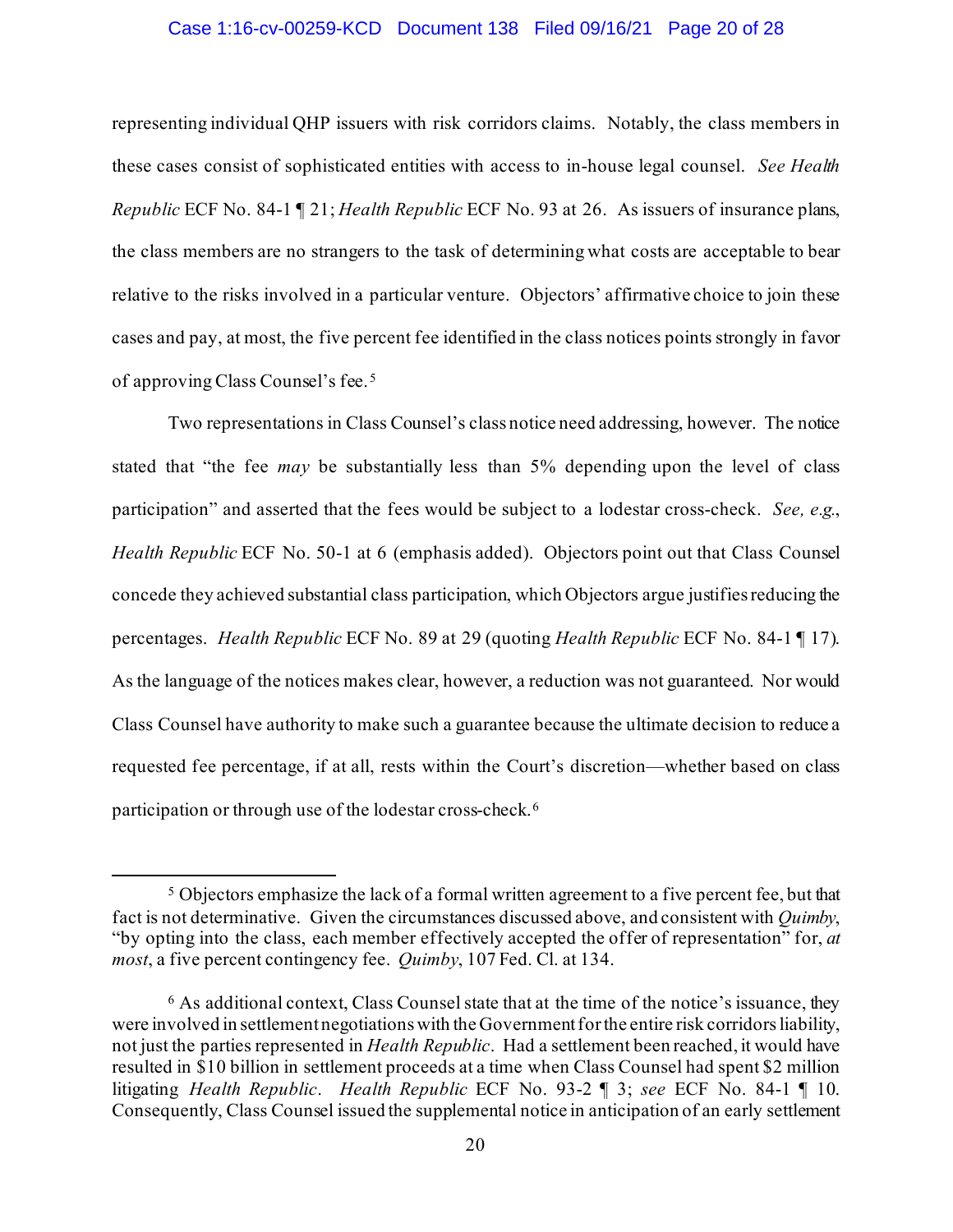### Case 1:16-cv-00259-KCD Document 138 Filed 09/16/21 Page 21 of 28

In sum, especially where the other factors favor Class Counsel's five percent fee, there is little reason for the Court to step in to protect the interests of sophisticated entities who made a considered decision to join these cases and, as a result, will enjoy—even at the max rate of five percent—considerably lower costs than if they pursued their claims individually.

#### 5. The Percentage Applied in Other Class Actions

A five percent fee is low compared to those awarded in numerous other class actions. *Health Republic* ECF No. 84 at 31–32 (collecting cases); *see Health Republic* ECF No. 84-2 ¶¶ 23, 26; *see also* Decl. of Charles Silver ¶¶ 49, 75–77, *Health Republic* ECF No. 84-3. Other judges of the Court of Federal Claims have previously acknowledged that "an award equal to one third of the common fund is commensurate with attorney fees awarded in other class action common fund cases." *Kane Cty.*, 145 Fed. Cl. at 19; *see Raulerson*, 108 Fed. Cl. at 680; *Moore*, 63 Fed. Cl. at 787. And multiple circuit courts have adopted benchmarks of between 20 and 30 percent for calculating percentage awards. *See Moore*, 63 Fed. Cl. at 787 (collecting cases and concluding that one-third of the common fund is a typical recovery).

Even in megafund cases such as this, where courts often decrease the percentage awarded as the size of class recovery increases, a five percent fee is well within the reasonable range of fees sought and, in fact, is on the low end of what is traditionally awarded. *See In re Payment Card Interchange Fee and Merch. Disc. Antitrust Litig.*, 991 F. Supp. 2d 437, 445 (E.D.N.Y. 2014) (10 percent fee was justified for awards between \$1–2 billion, and eight percent fee was justified for awards between \$2–4 billion); *Health Republic* ECF No. 84-2 ¶ 26 (table of billion-dollar class

and a reduction in their fee award due to the quick resolution of the entire risk corridors claims*. Health Republic* ECF No. 93-2 ¶ 3. Although a reduction may very well have been appropriate under those circumstances, the early settlement never materialized.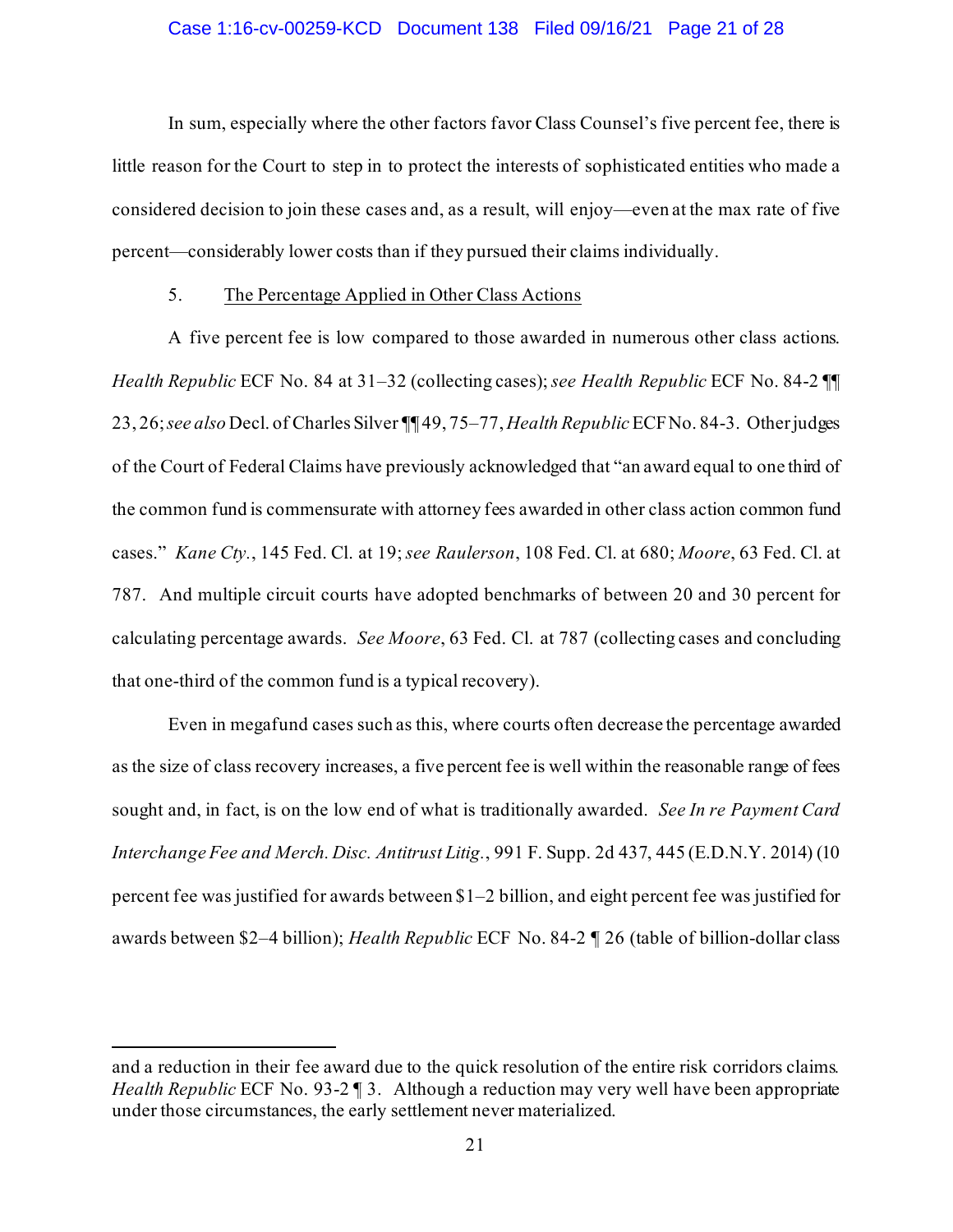### Case 1:16-cv-00259-KCD Document 138 Filed 09/16/21 Page 22 of 28

action awards and accompanying fee percentages); *Health Republic* ECF No. 84-3 at182–83 (table of cases involving megafund percentage awards).

Accordingly, this factor weighs in Class Counsel's favor.

#### 6. The Size of the Award

Where a successful lawsuit results in a multi-billion-dollar award, even a minute fee percentage can result in a sizeable award to counsel, the case at hand being such an example. In a vacuum, Class Counsel's proposed fee results in a seemingly massive award of approximately \$185 million. But comparing that amount to the almost \$3.7 billion awarded to the class members demonstrates the reasonableness of the request and weighs heavily in the Court's analysis. *See Raulerson*, 108 Fed. Cl. at 680 (comparing the size of the fee in relation to the size of the award).

Not surprisingly, the bulk of Objectors' arguments relate to this factor. Instead of the five percent Class Counsel seek, Objectors argue that an award of \$8.8 million would be generous and any amount above \$20 million would be "patently unreasonable." *Health Republic* ECF No. 89 at 28. As Class Counsel point out, the \$8.8 million figure represents .22 percent of the common fund. *Health Republic* ECF No. 93 at 19.

Before addressing some of Objectors' arguments for reducing Class Counsel's fee, identifying exactly what Objectors are requesting is useful. With a little basic math it becomes evident that Objectors are seeking to pay an infinitesimal portion of their recovery to Class Counsel in attorney's fees. Take Rocky Mountain Health Maintenance Organization, Inc., for example, who seeks to pay fees of approximately \$109,000 from its combined \$49.5 million dollar judgment. *See Health Republic* ECF No. 83-1 at 6;*Common Ground* ECF No. 111-1 at 6. Or take Kaiser Foundation Health Plan Inc. of Colorado, who having received \$141 million, now seeks to pay approximately \$310,000 to Class Counsel. *See Health Republic* ECF No. 83-1 at 5; *Common*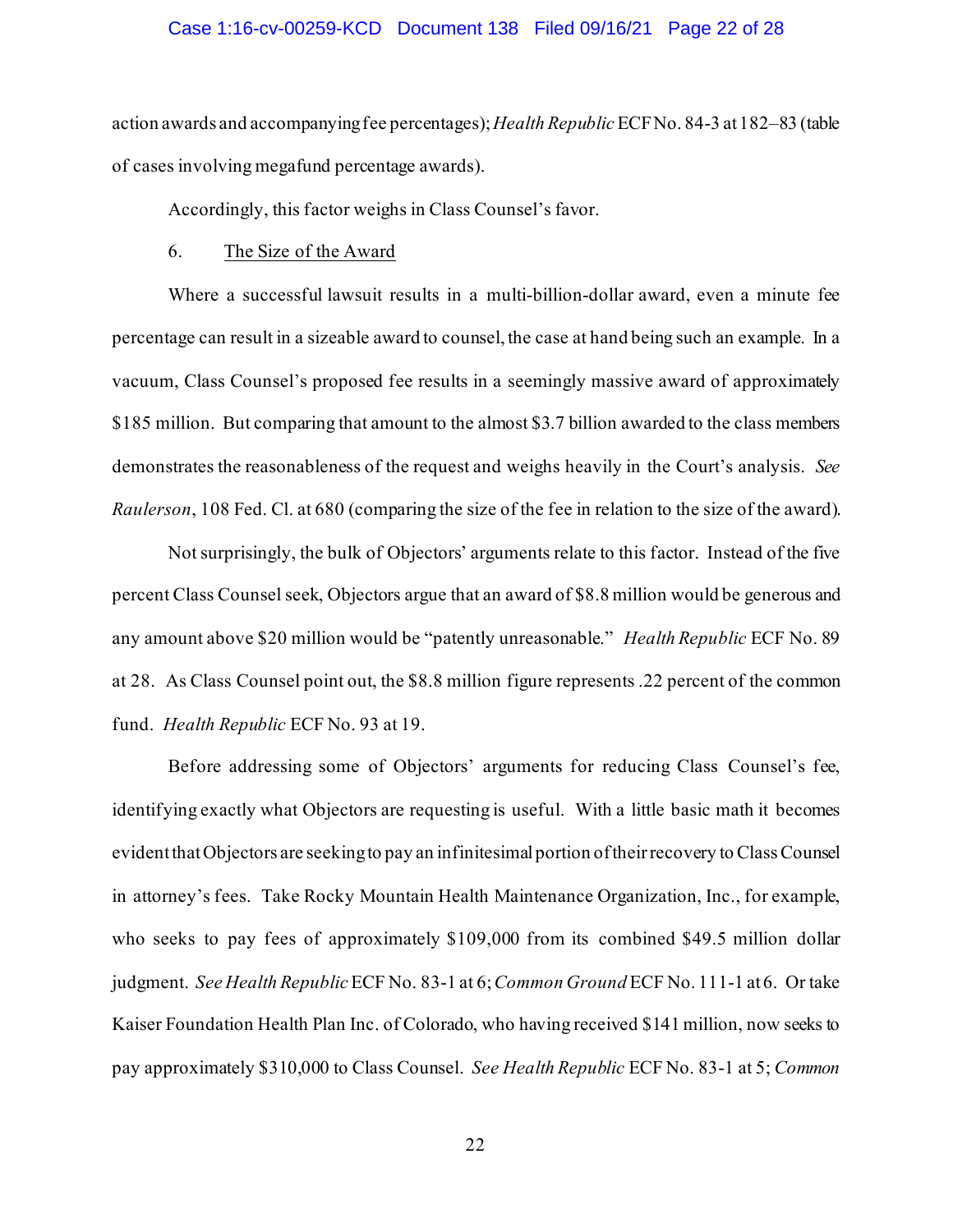#### Case 1:16-cv-00259-KCD Document 138 Filed 09/16/21 Page 23 of 28

*Ground* ECF No. 111-1 at 5. Notably, Objectors do not draw attention to the fact that their requested reductions would result in a .22 percent attorney's fee in exchange for the 100 percent recovery they obtained.

As explained above, the Court has determined that the percentage-of-the-fund is the proper approach to evaluate the reasonableness of Class Counsel's fee request. Accordingly, most of Objectors' specific arguments are irrelevant. The Court will nevertheless pause to address a few reasons why a reduction of fees is not justified.

## *a) Detailed Billing Records*

First, Objectors contend that Class Counsel's fee request should be reduced because they provided only a declaration with a one-paragraph summation of their lodestar rather than submitting detailed billing records. *Health Republic* ECF No. 89 at 15. Extrapolating from decisions in several fee-shifting cases, Objectors assert that a 35 percent reduction in Class Counsel's lodestar is therefore warranted. *Id.* at 17–18 (citing *Am. Rena Int'l Corp. v. Sis-Joyce Int'l Co., LTD.*, No. CV 12-6972 FMO (JEMx), 2015 WL 12732433 (C.D. Cal. Dec. 14, 2015)). The Court finds the amount of Objectors' proposed reduction to be largely arbitrary and agrees with Class Counsel that detailed billing records are not required where the percentage-of-the-fund, or even the lodestar cross-check, is employed. *See In re Rite Aid Corp. Sec. Litig.*, 396 F.3d at 306 ("The lodestar cross-check calculation need entail neither mathematical precision nor beancounting."); *In re Puerto Rican Cabotage Antitrust Litig*., 815 F. Supp. 2d 448, 465 n.18 (D.P.R. 2011) (using "the Court's common sense, experience, and familiarity with this case" to find that expending over 30,000 billable hours was reasonable without reviewing detailed billing records).

To the extent Objectors rely on fee-shifting cases (where the lodestar method is required) to argue for the necessity of detailed billing records, their argument is unavailing. *See Health*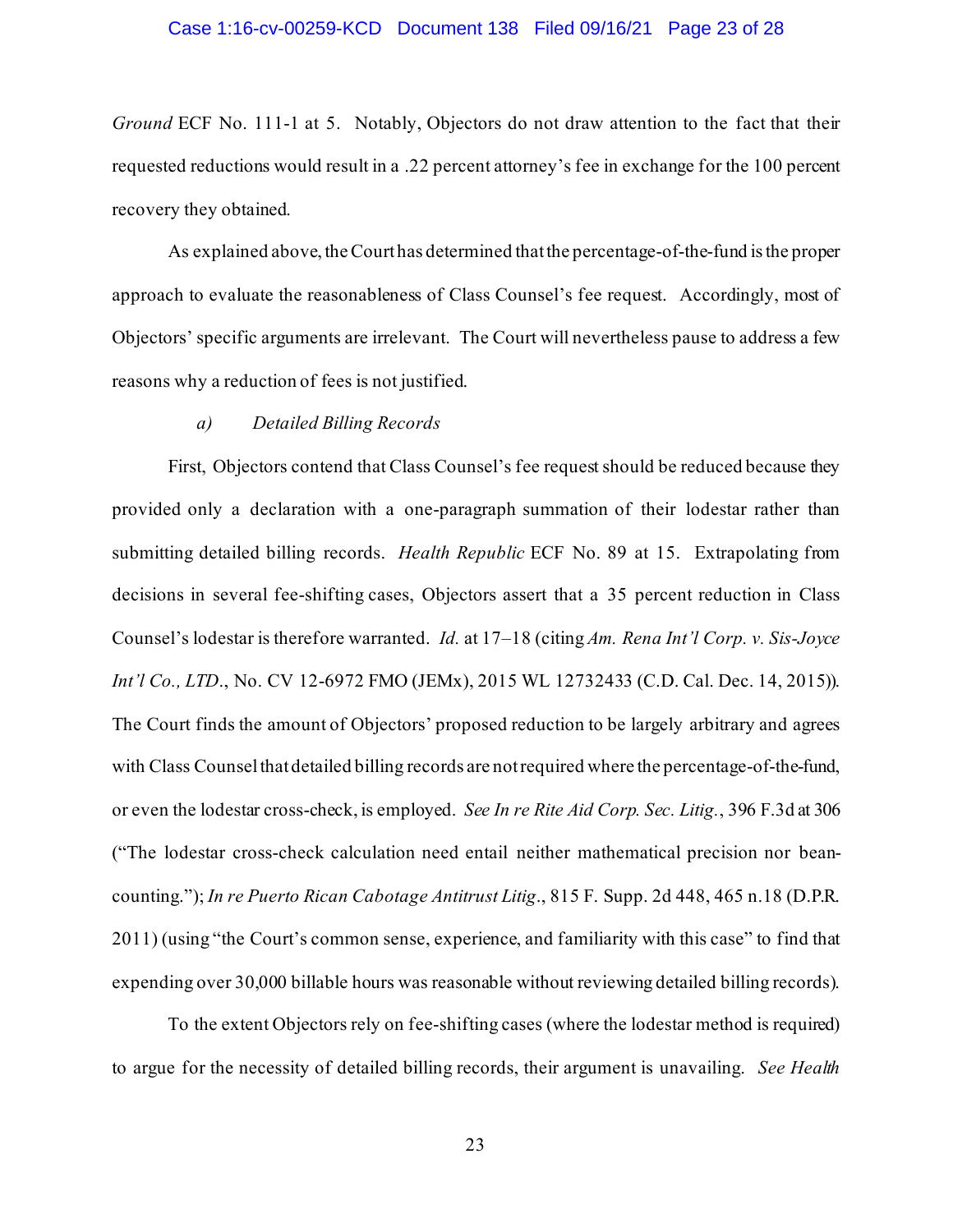## Case 1:16-cv-00259-KCD Document 138 Filed 09/16/21 Page 24 of 28

*Republic* ECF No. 89 at 16 (collecting cases). Unlike in fee-shifting cases where the court must determine the *additional* amount a losing defendant must pay to compensate the plaintiff's attorneys, in common fund cases there is "no direct or immediate danger of unduly burdening the defendant," making rigorous scrutiny of billing records unnecessary.7 *See Applegate v. United States*, 52 Fed. Cl. 751, 761 (2002) (quoting *Skelton v. Gen. Motors Corp.*, 860 F.2d 250, 254 (7th Cir. 1988), *cert. denied*, 493 U.S. 810 (1989)). Instead, even if the Court were applying the lodestar method as a cross-check, it could simply determine the reasonableness of the fee based on its familiarity with the case. *Goldberger v. Integrated Res.*, 209 F.3d 43, 50 (2d Cir. 2000); *In re Puerto Rican Cabotage Antitrust Litig*., 815 F. Supp. 2d at 465 n.18.

### *b) The Lodestar Multiplier*

Objectors argue that the fee sought by Class Counsel is unreasonable because it represents a multiple of 18–19 times their \$10 million lodestar, and thus should be reduced after a crosscheck of the percentage. *Health Republic* ECF No. 89 at 20, 24; *see Health Republic* ECF No. 84- 1 ¶ 23. Objectors argue that a multiplier of two is commensurate with the work performed by Class Counsel*. Health* Republic ECF No. 89 at 24–25. Choosing a multiplier between the parties' opposing data points seems a relatively arbitrary exercise, at least compared to the multi-factor analysis performed above. Although Class Counsel concede that their requested fee results in an uncommonly high payout, they point to several cases where courts have approved similar or larger multipliers. *See Stop & Shop Supermarket Co. v. SmithKline Beecham Corp.*, No. Civ. A. 03- 4578, 2005 WL 1213926, at \*18 (E.D. Pa. May 19, 2005) (multiplier of 15.6); *In re Merry-Go-*

<sup>7</sup> For the same reasons, the Court is not bound to use the *Laffey* Matrix here, as it was created to assist in analyzing awards under a fee-shifting statute. *Adolph Coors Co. v. Truck Ins. Exch.*, 383 F. Supp. 2d 93, 98 (D.D.C. 2005) ("[T]he *Laffey* Matrix, published by the United States Attorney's Office, is a concession by that office of what it will deem reasonable when a fee-shifting statute applies and its opponent prevails and seeks attorneys' fees.").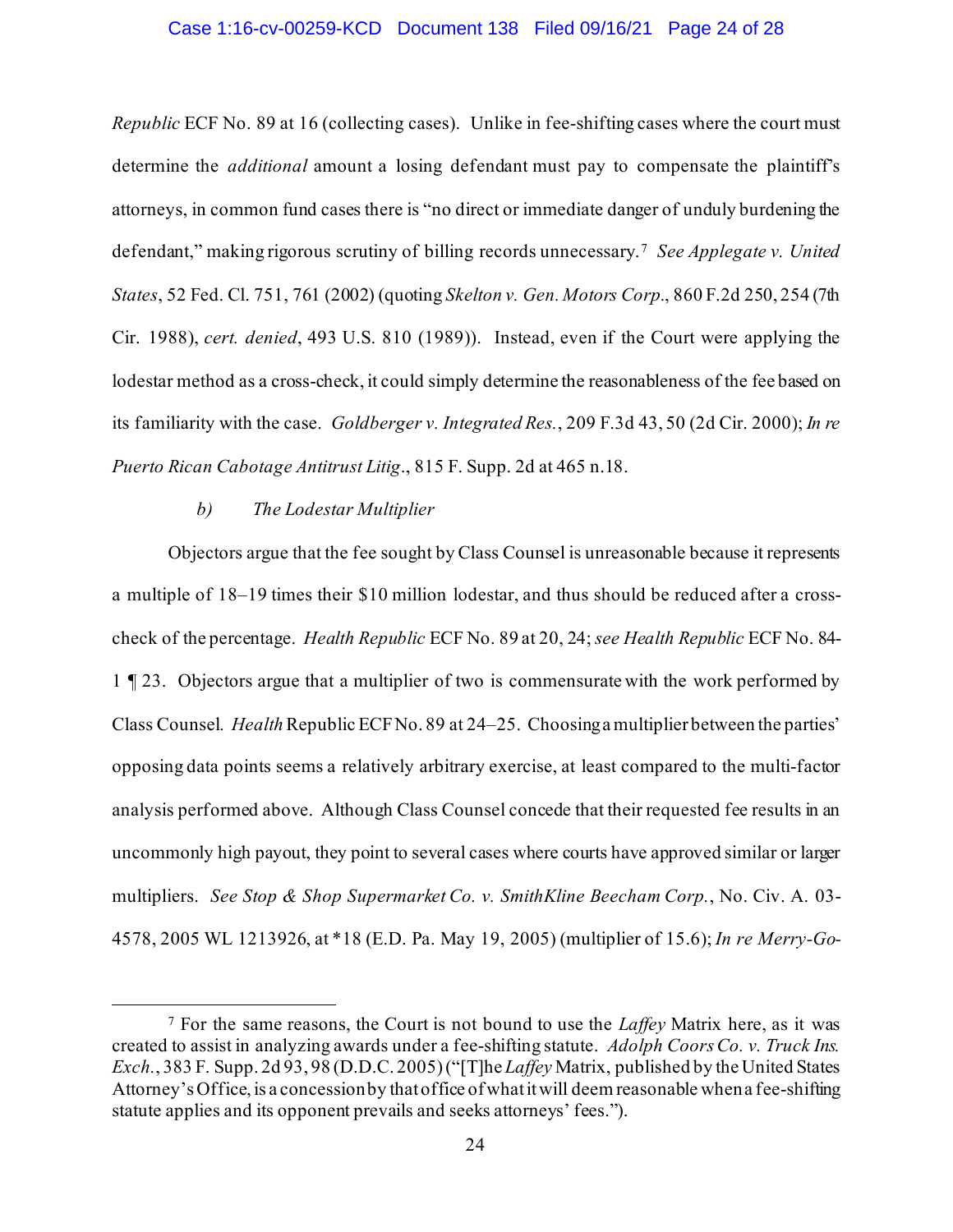*Round Enters., Inc.*, 244 B.R. 327, 335, 345 (D. Md. 2000) (multiplier of 19.6); *Am.'s Mining Corp. v. Theriault*, 51 A.3d 1213, 1252 (Del. 2012) (multiplier of 66, though no cross-check was conducted). Therefore, even if the Court applied the lodestar cross-check, a multiplier of 18–19 would, at least, not be outside the realm of reasonableness.

## 7. Objections to the Fee Request

Of the hundreds of class members in *Health Republic* and *Common Ground*, the Court received one substantive objection on behalf of 34 entities belonging primarily to two organizations: UnitedHealthcare (23 of the 34 entities) and Kaiser Foundation Health Plan (four of the 34 entities). *See Health Republic* ECF No. 89 at 8, 30; *Health Republic* ECF No. 93-2 ¶ 2. In total, nine individual organizations object to Class Counsel's request for a five percent fee. *See Health Republic* ECF No. 89 at 30. Although larger than those involved in other percentage-ofthe-fund cases in this court, the number of objections is relatively low when viewed in the context of the classes here. *See, e.g.*, *Lambert*, 124 Fed. Cl. at 683–84; *Quimby*, 107 Fed. Cl. 126 at 134. According to Class Counsel, putting Objectors aside, 90 percent of the organizations whose entities opted into these suits, representing approximately \$2.1 billion in damages, do not object to the fee. *Health Republic* ECF No. 93 at 7 n.1. Consequently, the final factor likewise supports the determination that Class Counsel's fee request is reasonable.

## **B. The Requested Incentive Awards Are Denied.**

Lastly, Class Counsel ask that the Court approve two awards of \$100,000 each to the named Plaintiffs, Health Republic and Common Ground. *Health Republic* ECF No. 84 at 38–39. Although not frequently addressed in the Federal Circuit, other courts have generally recognized that whether to approve an incentive award in a class action is a matter of the court's discretion. *See Rodriguez v. West Publ'g Corp.*, 563 F.3d 948, 958–59 (9th Cir. 2009); *Dial Corp. v. News*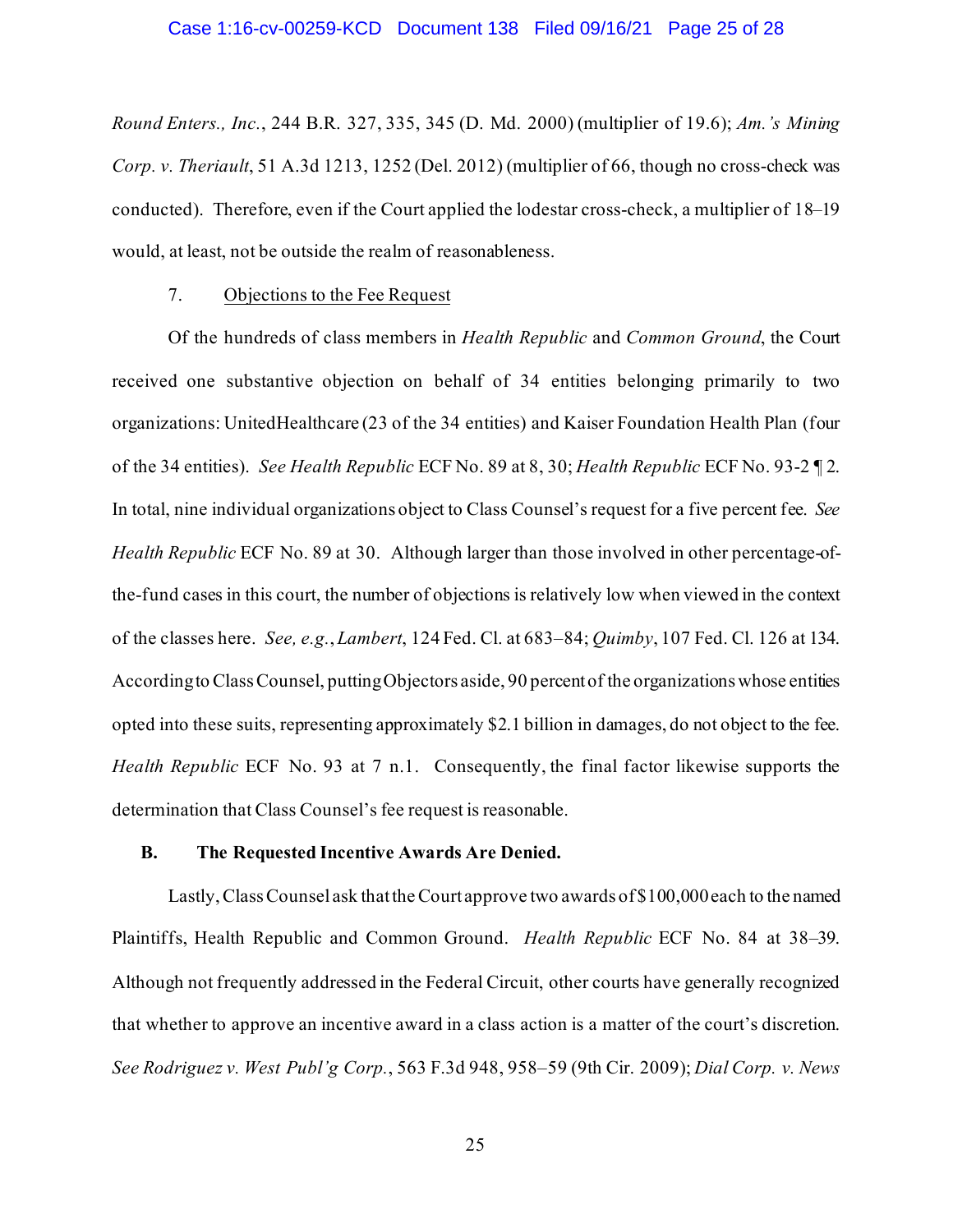*Corp.*, 317 F.R.D. 426, 439 (S.D.N.Y. 2016); *Radosti v. Envision EMI, LLC*, 717 F. Supp. 2d 37, 52–53 (D.D.C. 2010).

As Class Counsel note, other courts have with some frequency found it appropriate to approve incentive awards to named plaintiffs in class actions as a reward for the benefits they conferred to the class and the burdens they bore as class representatives.8 *See Health Republic*  ECF No. 84 at 39 (citing *In re Vitamin C Antitrust Litig.*, No. 06-MD-1738 BMC JO, 2012 WL 5289514, at \*11 (E.D.N.Y. Oct. 23, 2012)). But the circumstances in which those courts have granted incentive awards differ substantially from the circumstances at hand. Unlike the cases Class Counsel cite, where requests for incentive awards were granted as part of a court's broader approval of a class settlement and (importantly) were paid from the settlement fund, Class Counsel are requesting the awards to Health Republic and Common Ground be paid directly from their fee. Approval of incentive awards in the latter scenario is much rarer. *See* 5 Newberg on Class Actions § 17:5 (5th ed.) ("In some rare cases, courts have alluded to the idea that incentive awards may be [] paid by class counsel out of their fees and expenses." (collecting cases)).

This Court has concerns about the propriety of approving incentive awards paid from Class Counsel's fee. The Model Rules of Professional Conduct prohibit the sharing of attorney's fees with nonlawyers. *See* MODEL RULES OF PRO.CONDUCT R. 5.4(a) (AM.BAR ASS'N 2021). Similar rules exist in jurisdictions that likely govern Class Counsel's representation in the instant cases. *See, e.g.*, D.C. RULES OF PRO. CONDUCT R. 5.4(a) (2021); ILL. SUP. CT. R. 5.4(a) (2021); CAL. RULES OF PRO.CONDUCT R. 1-320(a) (2018). Other courts have reached different conclusions on

<sup>&</sup>lt;sup>8</sup> On the other hand, incentive awards appear to be an infrequent issue in this court. Class Counsel have cited to only one case where a judge of the Court of Federal Claims approved an incentive award. *Health Republic* ECF No. 84 at 38 (citing *Russell v. United States*, 132 Fed. Cl. 361, 365 (2017) (approving incentive awards as part of class settlement)).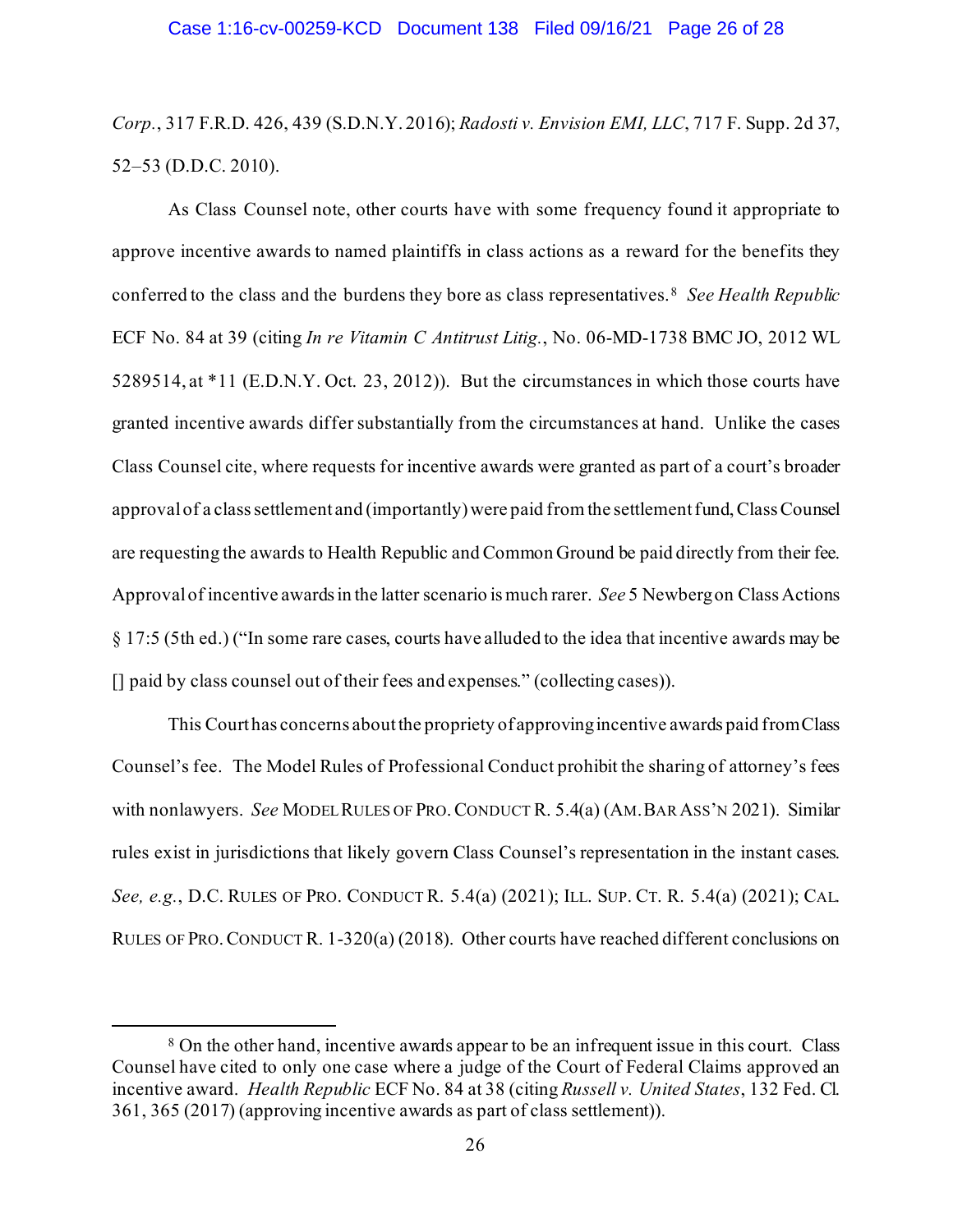#### Case 1:16-cv-00259-KCD Document 138 Filed 09/16/21 Page 27 of 28

whether professional rules of conduct bar such awards. *Compare In re Anthem, Inc. Data Breach Litig.*, 2018 WL 3960068, at \*32 (N.D. Cal. Aug. 17, 2018) (declining to award incentive awards from attorney's fee, which "may run afoul of ethical rules," and instead directing payment of awards from the class settlement fund), *with In re Presidential Life Sec.*, 857 F. Supp. 331, 337 (S.D.N.Y 1994) (awarding incentive awards from attorney's fees and declining to enforce rule against fee-sharing where concerns of corruption were not at play). Regardless, this Court declines to exercise its discretion in a manner that would potentially sanction the violation of ethical rules, especially where the relevant rules do not recognize an exception for an attorney to share courtawarded fees with its clientin the case forwhich the fees were awarded. *See In re UnumProvident Corp. Derivative Litig.*, No. 1:02-CV-386, 2010 WL 289179, at \*8 (E.D. Tenn. Jan. 20, 2010) (noting lack of ethical concern with incentive award paid from attorney's fees given exception provided in applicable ethics rules but noting the "problematic nature" of such arrangement). Because the judgments have already been disbursed from the common fund to the Non-Dispute Subclasses (less five percent for potential attorney's fees), there is no alternate source of funds available from which the Court could consider making the incentive awards.

Consequently, Class Counsel's request for incentive awards to Health Republic and Common Ground is denied.

## **III. CONCLUSION**

For these reasons, the Court finds Class Counsel's request for a five percent attorney's fee to be reasonable. Accordingly, Plaintiff's Motions (*Health Republic* ECF No. 84; *Common Ground* ECF No. 107) are **GRANTED**as to the fee request. Having determined pursuant to RCFC 54(b) that there is no just reason for delay, the Court directs the Clerk to enter judgment in *Health Republic* in the amount of \$95,183,102.35 to be paid to Class Counsel from the Non-Dispute